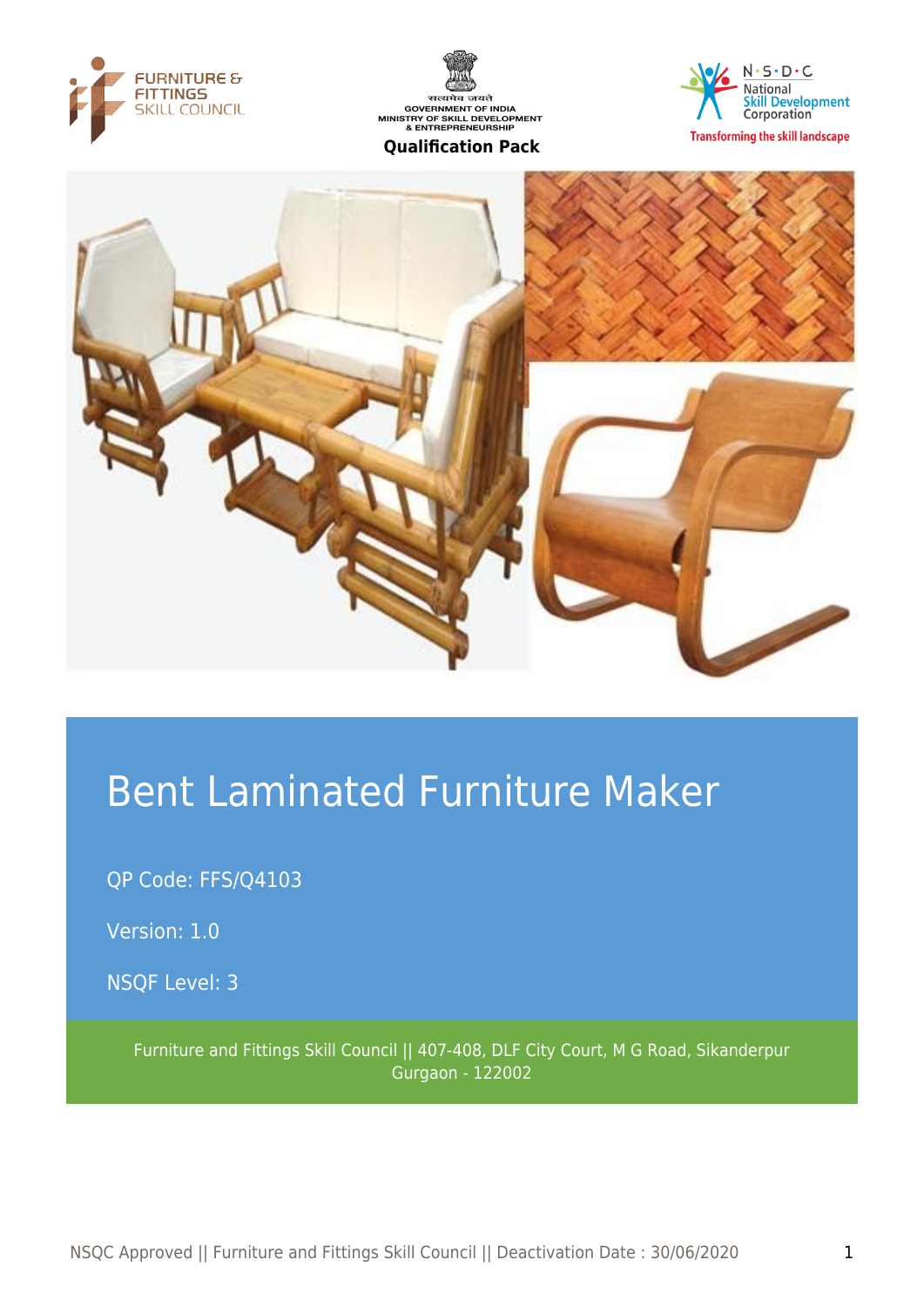

सत्यमेव जयते<br>GOVERNMENT OF INDIA<br>MINISTRY OF SKILL DEVELOPMENT<br>& ENTREPRENEURSHIP **Qualification Pack** 

 $N \cdot S \cdot D \cdot C$ National<br>Skill Development<br>Corporation **Transforming the skill landscape** 

## **Contents**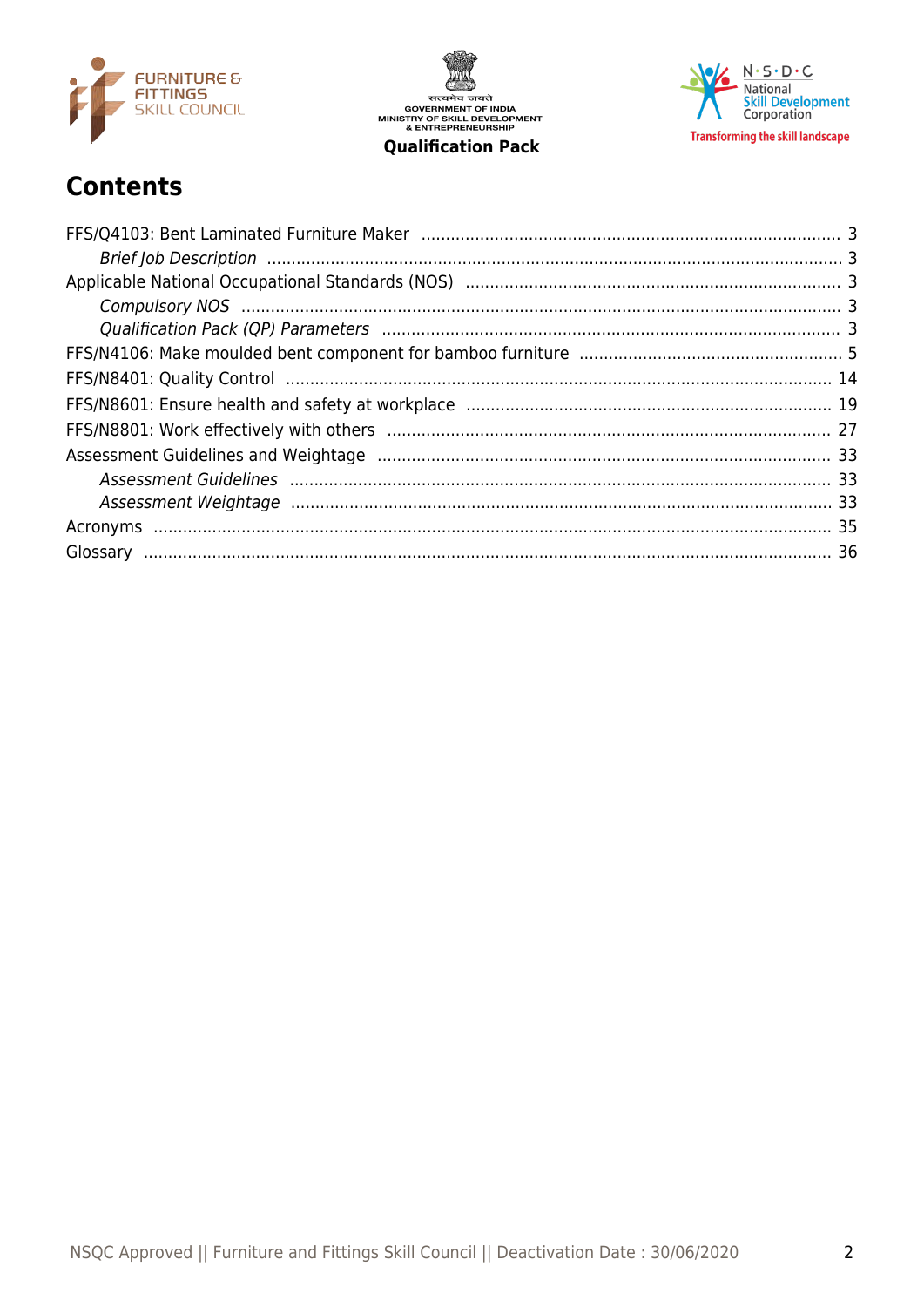





## <span id="page-2-0"></span>**FFS/Q4103: Bent Laminated Furniture Maker**

## <span id="page-2-1"></span>**Brief Job Description**

This role is one of the most versatile role with workers usually doing many different tasks to develop a moulded component. The moulded component maker is responsible for making furniture components which are further joined using various hand and power tools to make furniture

#### **Personal Attributes**

The person should have good eyesight, hand eye coordination and the eye for detail. He should be able to take and comply with instructions and should be result oriented. He should have good communication and coordination skills and take initiative and manage self and work to improve efficiency and effectiveness.

#### <span id="page-2-2"></span>**Applicable National Occupational Standards (NOS)**

#### <span id="page-2-3"></span>**Compulsory NOS:**

- 1. [FFS/N4106: Make moulded bent component for bamboo furniture](#page-4-0)
- 2. [FFS/N8401: Quality Control](#page-13-0)
- 3. [FFS/N8601: Ensure health and safety at workplace](#page-18-0)
- 4. [FFS/N8801: Work effectively with others](#page-26-0)

#### <span id="page-2-4"></span>**Qualification Pack (QP) Parameters**

| <b>Sector</b>                                             | Furniture & Fittings                  |
|-----------------------------------------------------------|---------------------------------------|
| <b>Sub-Sector</b>                                         | <b>Bamboo and Cane Furniture</b>      |
| <b>Occupation</b>                                         | Production- Bamboo and Cane Furniture |
| <b>Country</b>                                            | India                                 |
| <b>NSQF Level</b>                                         | 3                                     |
| <b>Aligned to NCO/ISCO/ISIC Code</b>                      | NCO-2015/7317.0300                    |
| <b>Minimum Educational Qualification &amp; Experience</b> | 5th Class                             |
| <b>Minimum Level of Education for Training in School</b>  |                                       |
| <b>Pre-Requisite License or Training</b>                  | <b>NA</b>                             |
| <b>Minimum Job Entry Age</b>                              | 18 Years                              |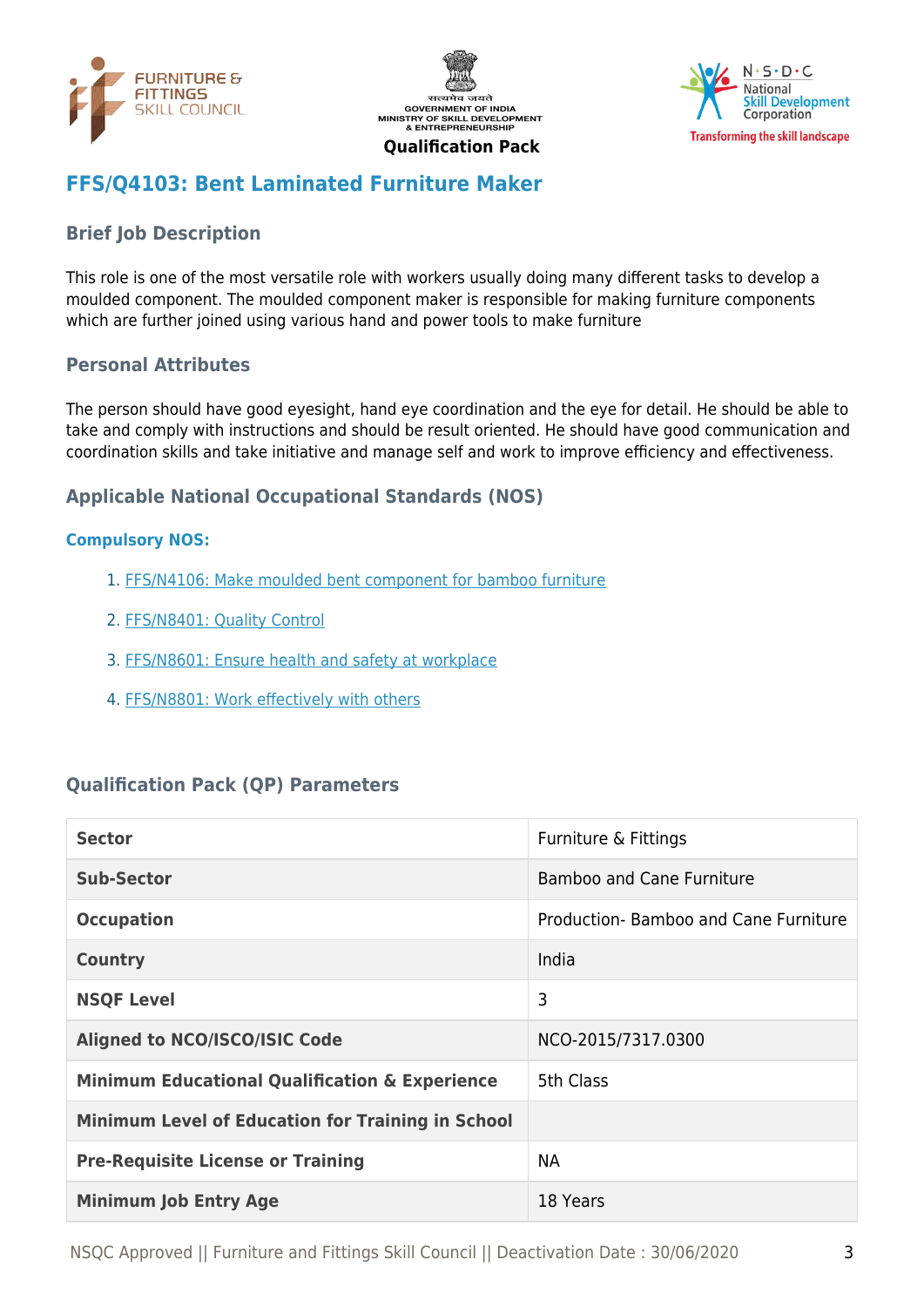





| <b>Last Reviewed On</b>   | 15/03/2017 |
|---------------------------|------------|
| <b>Next Review Date</b>   | 30/06/2020 |
| <b>Deactivation Date</b>  | 30/06/2020 |
| <b>NSQC Approval Date</b> | 22/08/2019 |
| <b>Version</b>            | 1.0        |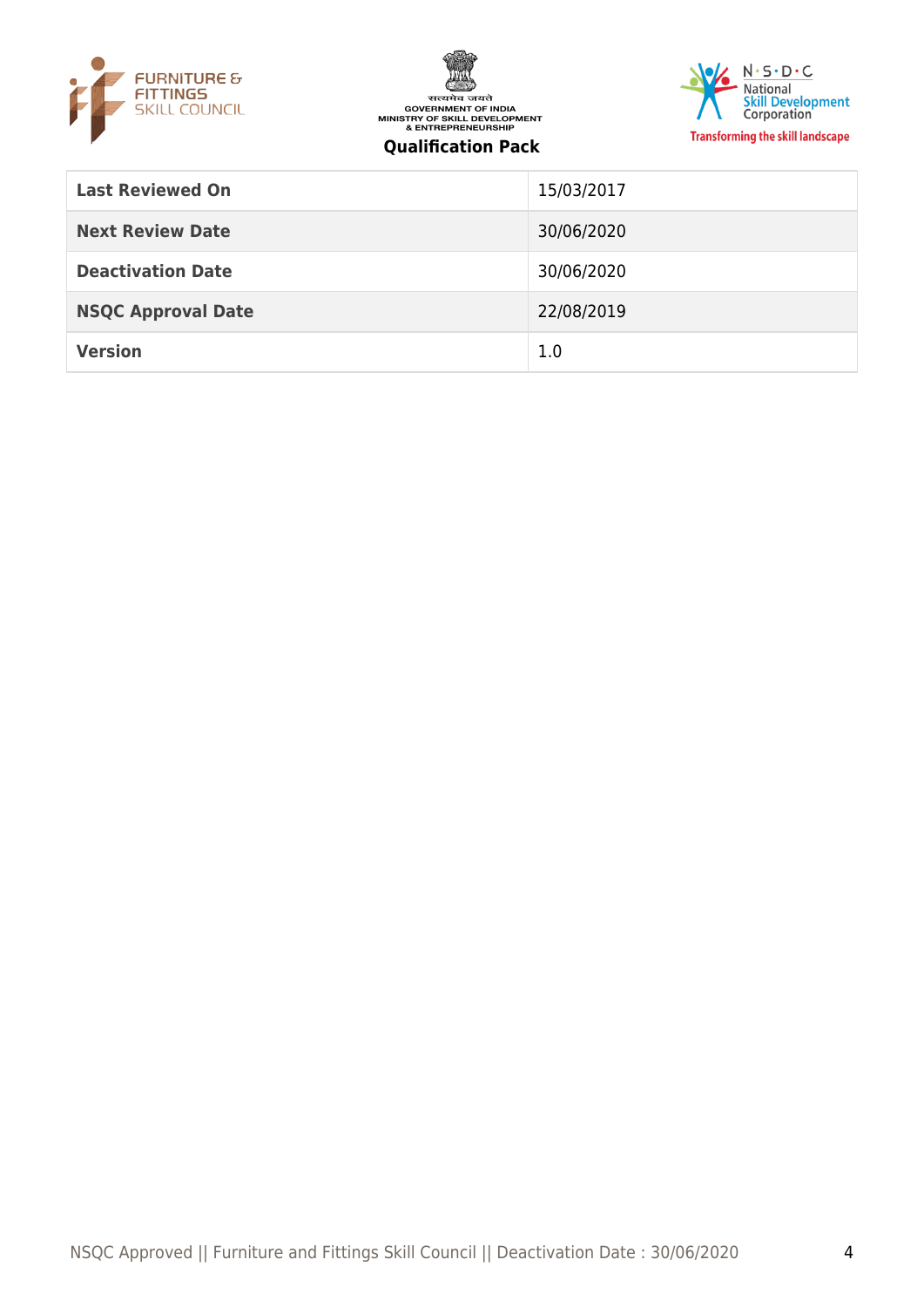





## <span id="page-4-0"></span>**FFS/N4106: Make moulded bent component for bamboo furniture**

#### **Description**

This unit covers the key skills and knowledge required for making moulded components of bamboo furniture.

## **Scope**

This unit/task covers the following:

- Understand the work requirement
- Measuring, marking and cutting bamboo
- Making moulded components
- Working safely

#### **Elements and Performance Criteria**

#### Understand the work requirement

To be competent, the user/individual on the job must be able to:

- **PC1.** obtain job instructions from responsible personneljob instruction: design, structural characteristics, mould instruction, appearance, etc.
- **PC2.** interact with supervisor in order to understand the client requirement
- **PC3.** read and confirm that the given instructions and design are complete and correct
- **PC4.** plan out an efficient sequence of work as per the job requirement and specification

#### Measuring, marking and cutting bamboo

To be competent, the user/individual on the job must be able to:

- **PC5.** obtain appropriate materials and tools suitable to carry out marking activities
- **PC6.** identify the surfaces and dimensions as per the drawing
- **PC7.** take the size of the furniture component from the design and mark the same on bamboo culms
- **PC8.** make markings using pencil and ruler or measuring tape as per drawing specification
- **PC9.** hold the pieces correctly to take measurements
- **PC10.** calculate height and width as per design
- **PC11.** carryout marking activities using templates
- **PC12.** carry out markings to guide activities of subordinates for cutting
- **PC13.** cut bamboo culms in different sizes using cutting machine as per markings and design specification
- **PC14.** check and ensure that the cut pieces are as per given specification and quality
- **PC15.** minimise waste by following correct cutting techniques
- **PC16.** take safety precautions while carrying out cutting activities
- **PC17.** cut bamboo strips according to the size as given in the design specification

Make furniture components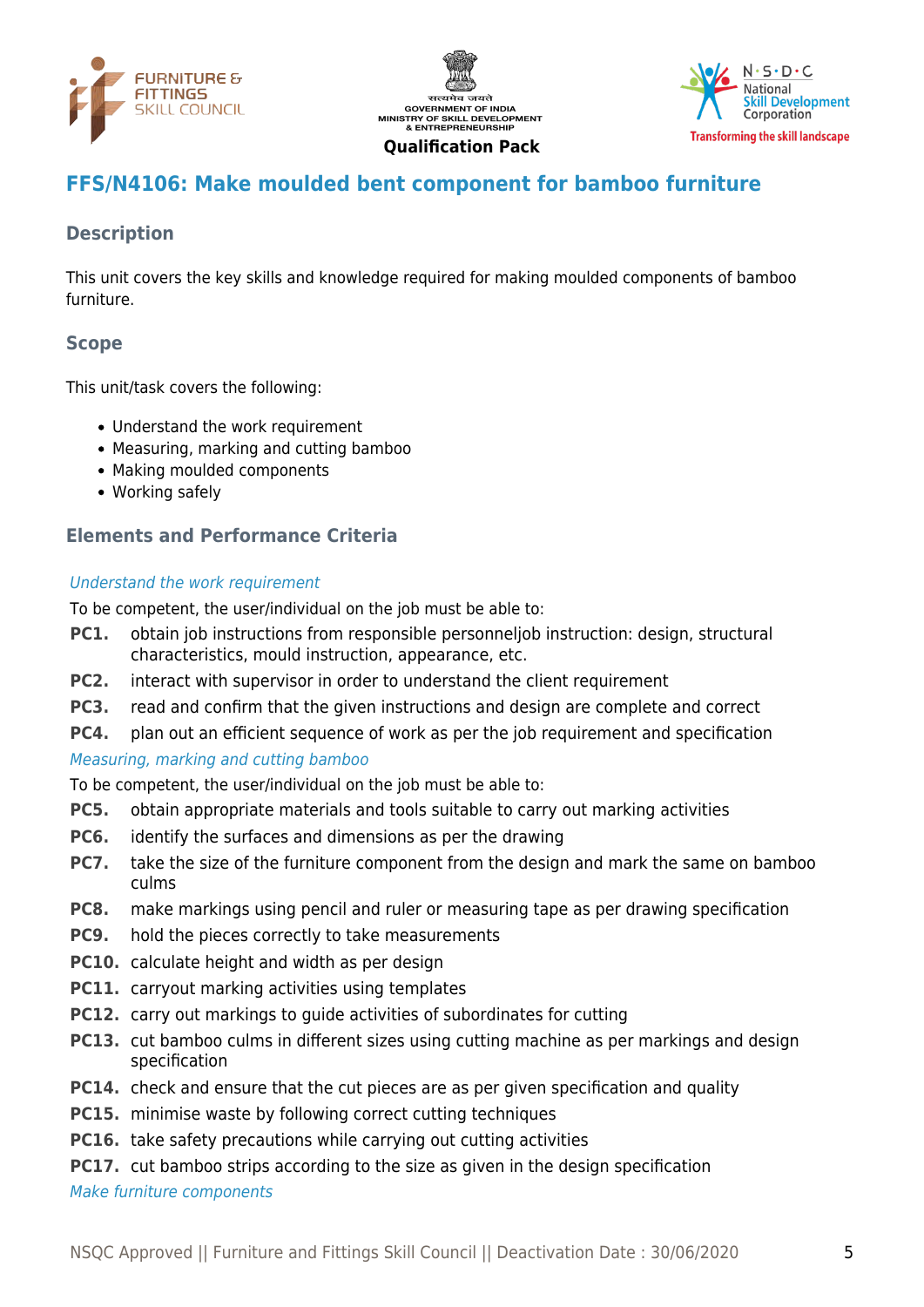





To be competent, the user/individual on the job must be able to:

- **PC29.** cut the thick laminated parts to desired size by using cutting machine
- **PC18.** use appropriate hand tools, machines and material suitable to carry out the given tasksHand Tools: e.g. chisel set, knife, width seizers, scissors, hammer, brush etc.Machines: e.g. mould of different shapes as per design requirement, glue applicator machine and hot press Material: e.g. pre-treated bamboo sticks/slivers, uniform bamboo strips, urea formaldehyde resin, phenol resin, tape, etc
- **PC19.** apply the thin and even coat of recommended adhesive on several bamboo strips to be moulded together using the hand brushUsable adhesive for bamboo: urea formaldehyde resin and phenol resin
- **PC20.** operate the glue applicator machineGlue applicator machine: roller spreader machine, spray lines etc
- **PC21.** load the raw material in glue applicator machine to spread the adhesive evenly
- **PC22.** bind together different glued strips in shaping jigs to produce different component parts
- **PC23.** press and tie the glued strips together with tape
- **PC24.** fix and form the glued and tied strip in the required mould and clamp them tightly with screw bolt at the centre of the mould
- **PC25.** assemble the sections in the mould and tighten the nuts to press the blanks into the shape of the mould
- **PC26.** apply heat to solidify the glue for appropriate time and at correct temperatureAppropriate time: 24 hoursCorrect temperature: 60 degrees celcius
- **PC27.** leave components for cooling for not less than 12 hours to set in the desired/moulded shape
- **PC28.** assemble moulded furniture parts using tenons and metal connectors

#### Working safely

To be competent, the user/individual on the job must be able to:

- **PC30.** return all the used tools and materials safely to the appropriate personal
- **PC31.** work safely at all times, complying with health and safety legislation, regulations and other relevant guidelines
- **PC32.** maintain correct body posture while sitting and working for long hours and carrying heavy materials
- **PC33.** lift, carry or move heavy furniture from one place to another using approved safe working practices
- **PC34.** select and use appropriate personal protective equipment compatible to the work and compliant to relevant occupational health and safety guidelinespersonal protective equipment: masks, safety glasses, head protection, ear muffs, safety footwear, gloves, aprons etc.
- **PC35.** follow electrical safety measures while working with electrically powered tools & equipment

#### **Knowledge and Understanding (KU)**

The individual on the job needs to know and understand:

- **KU1.** applicable legislation, standards, policies, and procedures followed in the company
- **KU2.** one's roles, responsibilities and expectations of the job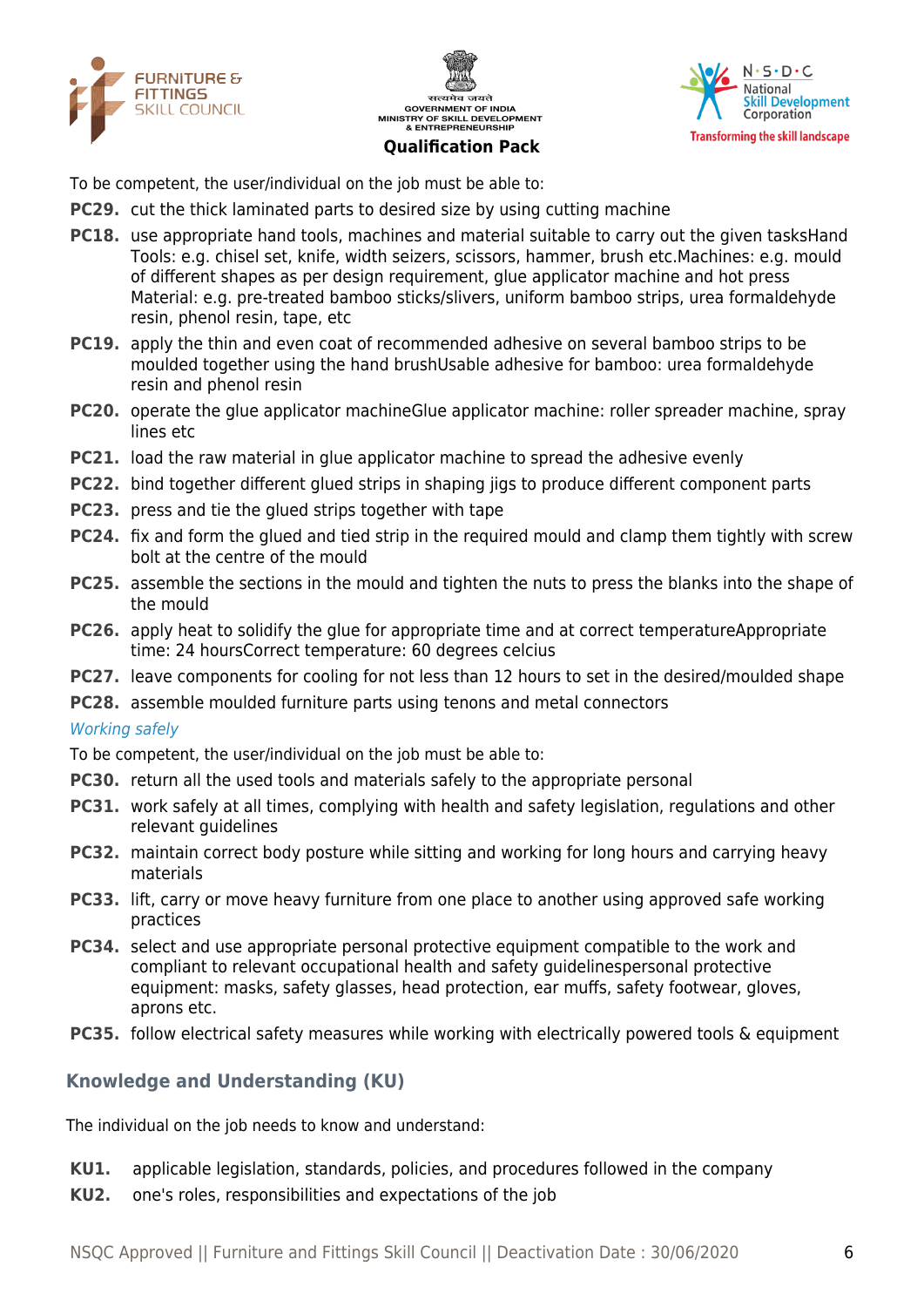





- **KU3.** the organizations rules, codes, guidelines and standards
- **KU4.** statutory responsibilities, organizational legislation and regulations
- **KU5.** contact person in case of queries on procedure or products
- **KU6.** method to handle tools and equipment safely and the health and safety implications of not doing so
- **KU7.** escalation matrix
- **KU8.** grievance handling as per organizational procedures
- **KU9.** relevant health and safety requirements applicable in the work place
- **KU10.** point of contact to obtain work related instructions, clarifications and support
- **KU11.** importance of following health, hygiene, safety
- **KU12.** importance of following quality standards
- **KU13.** organizational procedure and government policy of waste disposal
- **KU14.** work target and review mechanism in the organization
- **KU15.** general rules and regulations in a bamboo and cane sector
- **KU16.** different type of bamboo furniture Type of bamboo furniture: chair, sofa, table, stool cabinet, etc.
- **KU17.** different type of bamboo and its use in furniture making
- **KU18.** importance of using personal protective equipment appropriate to the work
- **KU19.** hazards and risks associated with bamboo usage for furniture making and how to minimize accidents and injury to self and other
- **KU20.** importance of maintaining healthy work environment
- **KU21.** different types of tools, machines and material and their useshand tools: e.g. chisel set, knife, width seizers, scissors, hammer, brush etc.machines: e.g. mould of different shapes as per design requirement and hot press material: e.g. pre-treated bamboo sticks/slivers, uniform bamboo strips, urea formaldehyde resin, phenol resin, tape, etc.
- **KU22.** how to read work instructions and specification correctly and accurately
- **KU23.** once own roles and responsibility at work place
- **KU24.** methods used to identify defects
- **KU25.** relevant methods used to rectify defects
- **KU26.** safe disposal of waste materials
- **KU27.** drawings and sketches for furniture making
- **KU28.** basic dimensions & measurement techniques
- **KU29.** different types of measuring and marking tools and templates used
- **KU30.** importance of correct holding technique of tools while measuring and marking
- **KU31.** safety precautions while carrying out cutting activities
- **KU32.** how to carry out measuring and markings to guide activities of subordinates
- **KU33.** cleaning and maintenance procedures
- **KU34.** steps involved in different stages of bamboo mat board development
- **KU35.** importance to bamboo treatment
- **KU36.** safety procedures to be followed as applicable at work site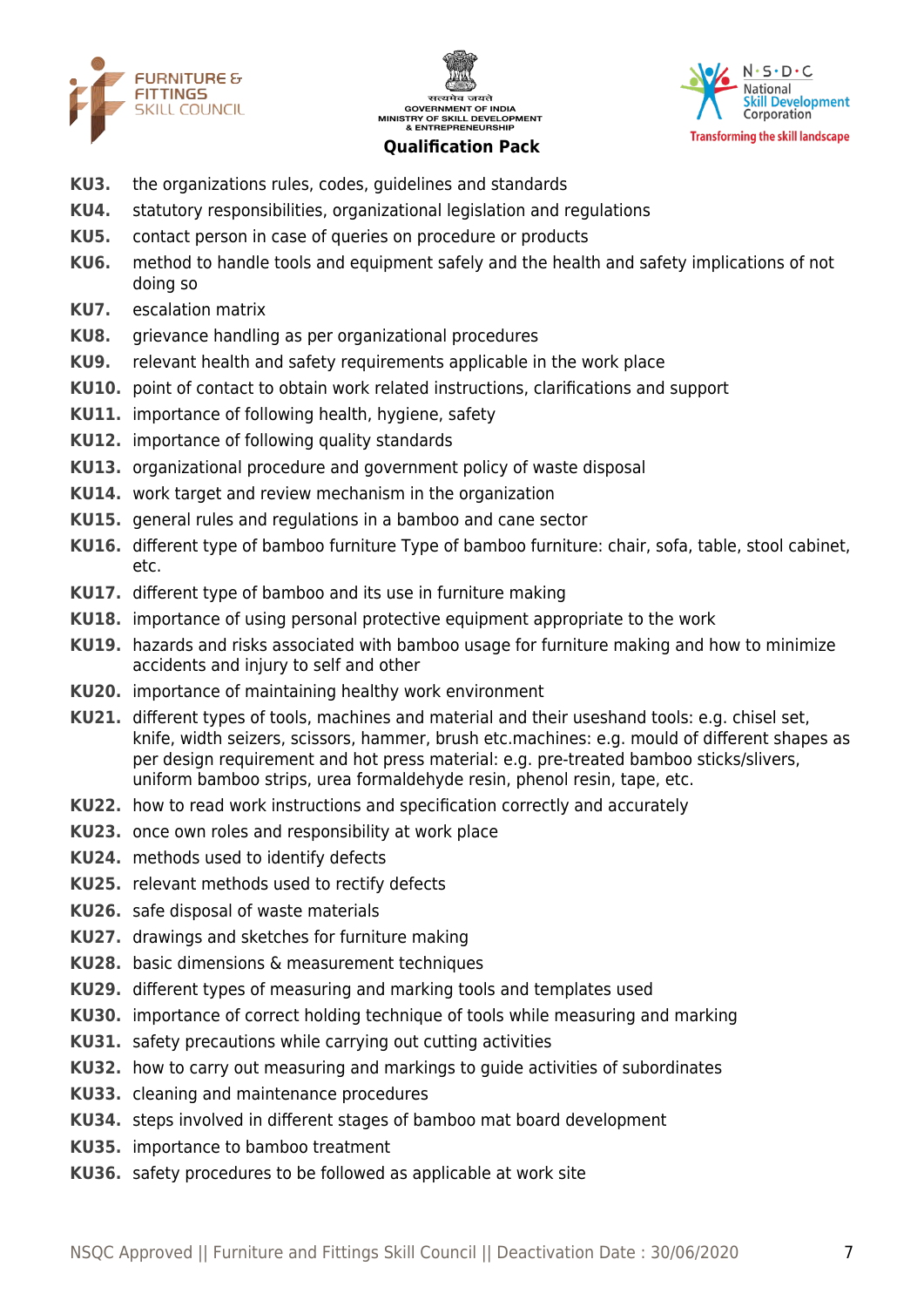





- **KU37.** type of hazards and risk at work place and procedures for dealing with themHazards: poorly designed and rusted tools, repetitive movements, and stressful working conditions including insufficient rest periods, inadequate lighting and poor temperature control, sharp/pointed tools like knifes, saw, hammer, etc.
- **KU38.** how to load and unload the heavy bamboo furniture
- **KU39.** different ways of minimizing waste
- **KU40.** common mistakes in handling of materials that affect the quality of work
- **KU41.** how to cut bamboo strips according to the size as given in the design specification
- **KU42.** how to apply the thin and even coat of recommended adhesive on several bamboo strips to be moulded together using the hand brushusable adhesive for bamboo: urea formaldehyde resin and phenol resin
- **KU43.** operating procedure of glue application machine
- **KU44.** how to load the raw material in glue applicator machine to spread the adhesive evenly
- **KU45.** how to bind together different glued strips in shaping jigs to produce different component parts
- **KU46.** process to fix and form the glued ad tied strip in the required mould and clamp them tightly with screw bolt at the centre of the mould
- **KU47.** process to make moulded components in moulds
- **KU48.** how to assemble moulded furniture parts using tenons and metal connectors

#### **Generic Skills (GS)**

User/individual on the job needs to know how to:

- **GS1.** write in Hindi or local language
- **GS2.** fill logs, forms and formats in local language or hindi for recording quantity and quality of work figures, defects and other related information, etc. whenever needed
- **GS3.** fill formats, logs and forms related to work in local language or Hindi/English
- **GS4.** document measurement appropriately whenever required
- **GS5.** read instructions from supervisor provided in local language or Hindi
- **GS6.** read and understand manufacturers instructions and job specifications
- **GS7.** interpret pictorial representations and written signs or instructions
- **GS8.** read and interpret numbers written in Hindi or local language
- **GS9.** understand safety symbols and basic warning signs wherever needed
- **GS10.** communicate effectively with team members, supervisors, managers etc.
- **GS11.** seek clarification on any unclear instructions in locally understood language
- **GS12.** take decisions of once own roles and responsibilities
- **GS13.** decide on material requirement for related to once work
- **GS14.** decide on to accept or reject a work piece on the basis of quality parameter
- **GS15.** plan and organize own work in a way that all activities are completed in time and as per specifications
- **GS16.** plan work as per job specification
- **GS17.** plan and organize cleaning and maintenance activities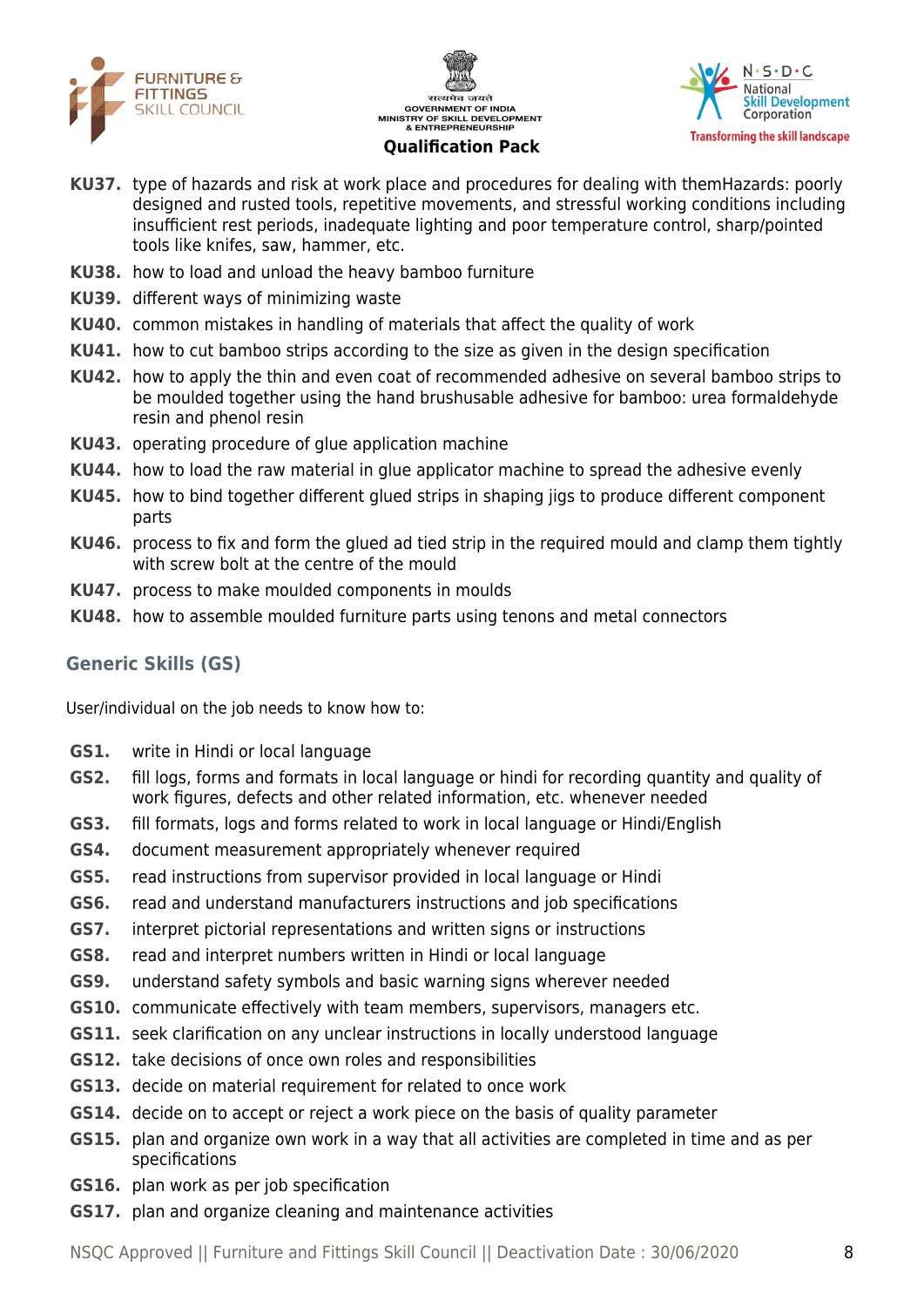





- **GS18.** work and deliver output as per client requirement
- **GS19.** identify any defects in materials, tools and equipment and ways to resolve them
- **GS20.** determine timely correction of errors to minimize rejection of pieces or re-work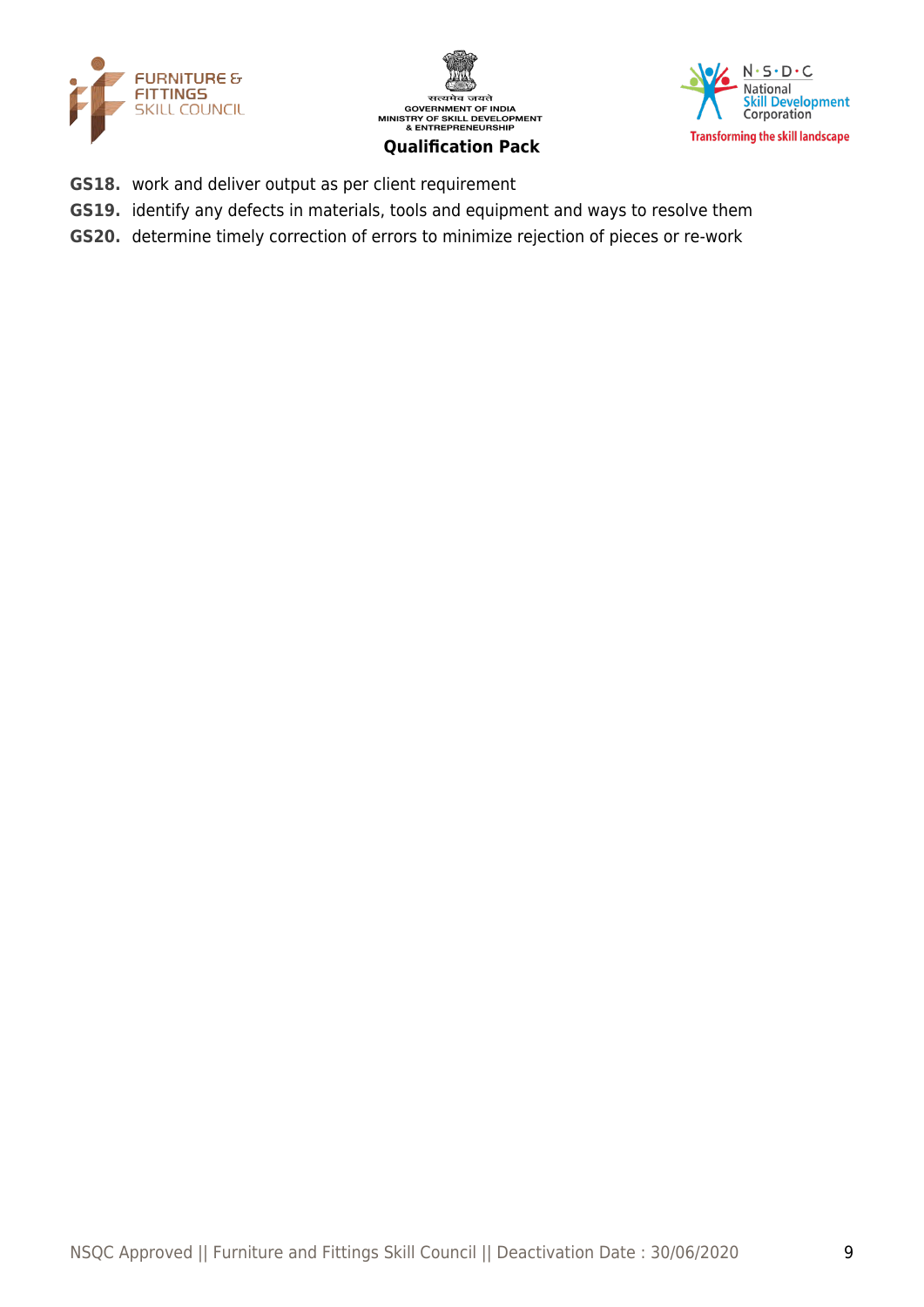





## **Assessment Criteria**

| <b>Assessment Criteria for Outcomes</b>                                                                                                               | <b>Theory</b><br><b>Marks</b> | <b>Practical</b><br><b>Marks</b> | <b>Project</b><br><b>Marks</b> | <b>Viva</b><br><b>Marks</b> |
|-------------------------------------------------------------------------------------------------------------------------------------------------------|-------------------------------|----------------------------------|--------------------------------|-----------------------------|
| Understand the work requirement                                                                                                                       | 6                             | 3                                |                                |                             |
| PC1. obtain job instructions from responsible<br>personneljob instruction: design, structural<br>characteristics, mould instruction, appearance, etc. | 1                             | 1                                |                                |                             |
| PC2. interact with supervisor in order to understand<br>the client requirement                                                                        | $\mathbf 1$                   | $\overline{2}$                   |                                |                             |
| PC3. read and confirm that the given instructions<br>and design are complete and correct                                                              | $\overline{2}$                |                                  |                                |                             |
| PC4. plan out an efficient sequence of work as per<br>the job requirement and specification                                                           | $\overline{2}$                |                                  |                                |                             |
| Measuring, marking and cutting bamboo                                                                                                                 | 8                             | 23                               |                                |                             |
| PC5. obtain appropriate materials and tools suitable<br>to carry out marking activities                                                               | $\overline{2}$                | $\overline{2}$                   |                                |                             |
| PC6. identify the surfaces and dimensions as per the<br>drawing                                                                                       |                               | $\overline{2}$                   |                                |                             |
| PC7. take the size of the furniture component from<br>the design and mark the same on bamboo culms                                                    | $\overline{2}$                | $\overline{2}$                   |                                |                             |
| PC8. make markings using pencil and ruler or<br>measuring tape as per drawing specification                                                           |                               | $\overline{2}$                   |                                |                             |
| PC9. hold the pieces correctly to take<br>measurements                                                                                                |                               | $\overline{2}$                   |                                |                             |
| PC10. calculate height and width as per design                                                                                                        | 1                             | 1.                               |                                |                             |
| <b>PC11.</b> carryout marking activities using templates                                                                                              | 1                             | 1                                |                                |                             |
| PC12. carry out markings to guide activities of<br>subordinates for cutting                                                                           |                               | $\overline{2}$                   |                                |                             |
| PC13. cut bamboo culms in different sizes using<br>cutting machine as per markings and design<br>specification                                        |                               | 3                                |                                |                             |
| <b>PC14.</b> check and ensure that the cut pieces are as<br>per given specification and quality                                                       |                               | $\overline{2}$                   |                                |                             |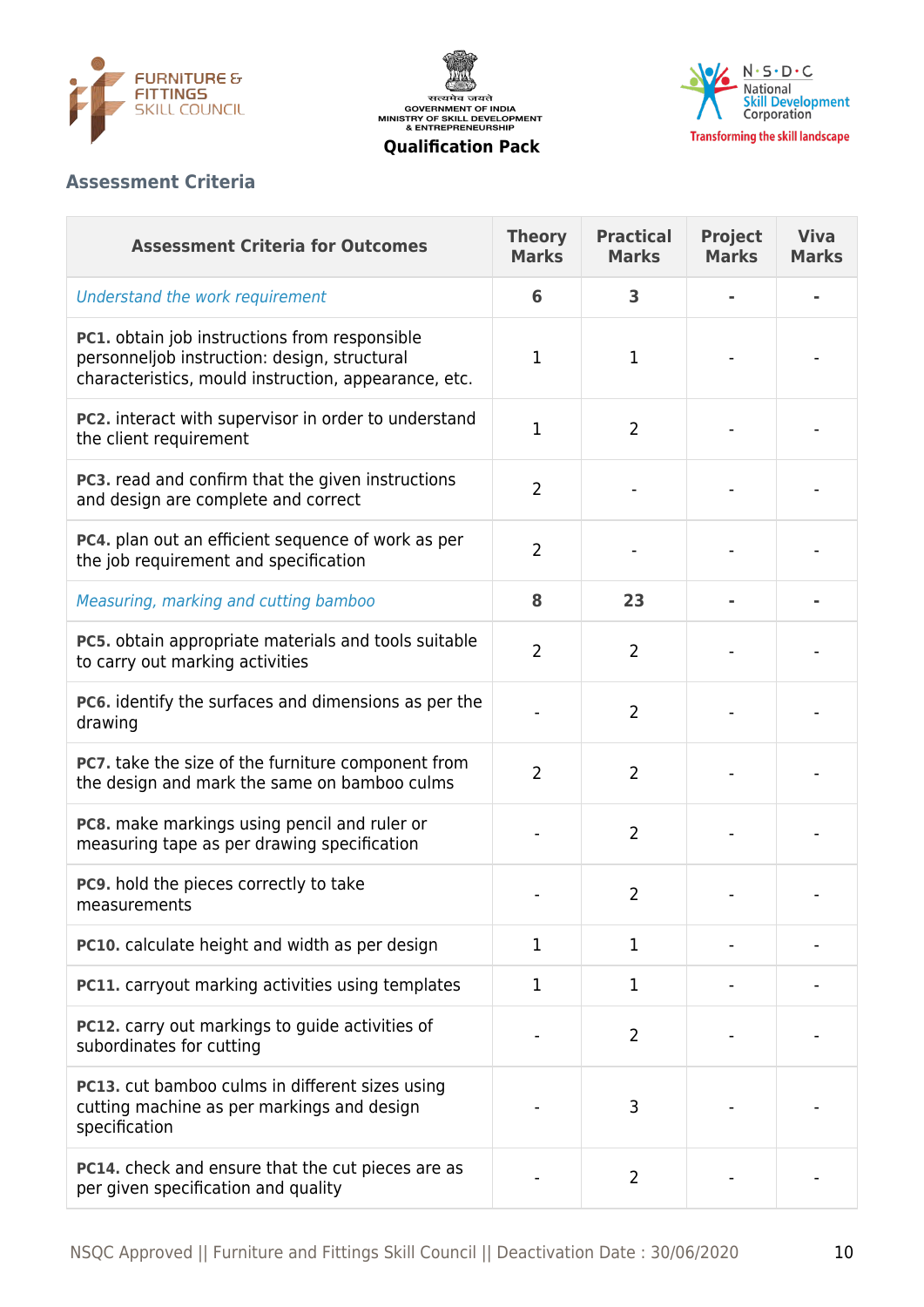





| <b>Assessment Criteria for Outcomes</b>                                                                                                                                                                                                                                                                                                                                                                                              | <b>Theory</b><br><b>Marks</b> | <b>Practical</b><br><b>Marks</b> | <b>Project</b><br><b>Marks</b> | <b>Viva</b><br><b>Marks</b> |
|--------------------------------------------------------------------------------------------------------------------------------------------------------------------------------------------------------------------------------------------------------------------------------------------------------------------------------------------------------------------------------------------------------------------------------------|-------------------------------|----------------------------------|--------------------------------|-----------------------------|
| PC15. minimise waste by following correct cutting<br>techniques                                                                                                                                                                                                                                                                                                                                                                      | 1                             | $\mathbf 1$                      |                                |                             |
| PC16. take safety precautions while carrying out<br>cutting activities                                                                                                                                                                                                                                                                                                                                                               | 1                             | $\mathbf{1}$                     |                                |                             |
| <b>PC17.</b> cut bamboo strips according to the size as<br>given in the design specification                                                                                                                                                                                                                                                                                                                                         |                               | $\overline{2}$                   |                                |                             |
| Make furniture components                                                                                                                                                                                                                                                                                                                                                                                                            | 4                             | 35                               |                                |                             |
| <b>PC29.</b> cut the thick laminated parts to desired size<br>by using cutting machine                                                                                                                                                                                                                                                                                                                                               |                               | 3                                |                                |                             |
| PC18. use appropriate hand tools, machines and<br>material suitable to carry out the given tasksHand<br>Tools: e.g. chisel set, knife, width seizers, scissors,<br>hammer, brush etc.Machines: e.g. mould of different<br>shapes as per design requirement, glue applicator<br>machine and hot press Material: e.g. pre-treated<br>bamboo sticks/slivers, uniform bamboo strips, urea<br>formaldehyde resin, phenol resin, tape, etc |                               | 3                                |                                |                             |
| PC19. apply the thin and even coat of<br>recommended adhesive on several bamboo strips to<br>be moulded together using the hand brushUsable<br>adhesive for bamboo: urea formaldehyde resin and<br>phenol resin                                                                                                                                                                                                                      |                               | $\overline{2}$                   |                                |                             |
| <b>PC20.</b> operate the glue applicator machine Glue<br>applicator machine: roller spreader machine, spray<br>lines etc                                                                                                                                                                                                                                                                                                             |                               | $\overline{2}$                   |                                |                             |
| PC21. load the raw material in glue applicator<br>machine to spread the adhesive evenly                                                                                                                                                                                                                                                                                                                                              |                               | $\overline{2}$                   |                                |                             |
| <b>PC22.</b> bind together different glued strips in shaping<br>jigs to produce different component parts                                                                                                                                                                                                                                                                                                                            |                               | 4                                |                                |                             |
| <b>PC23.</b> press and tie the glued strips together with<br>tape                                                                                                                                                                                                                                                                                                                                                                    |                               | 3                                |                                |                             |
| <b>PC24.</b> fix and form the glued and tied strip in the<br>required mould and clamp them tightly with screw<br>bolt at the centre of the mould                                                                                                                                                                                                                                                                                     |                               | $\overline{4}$                   |                                |                             |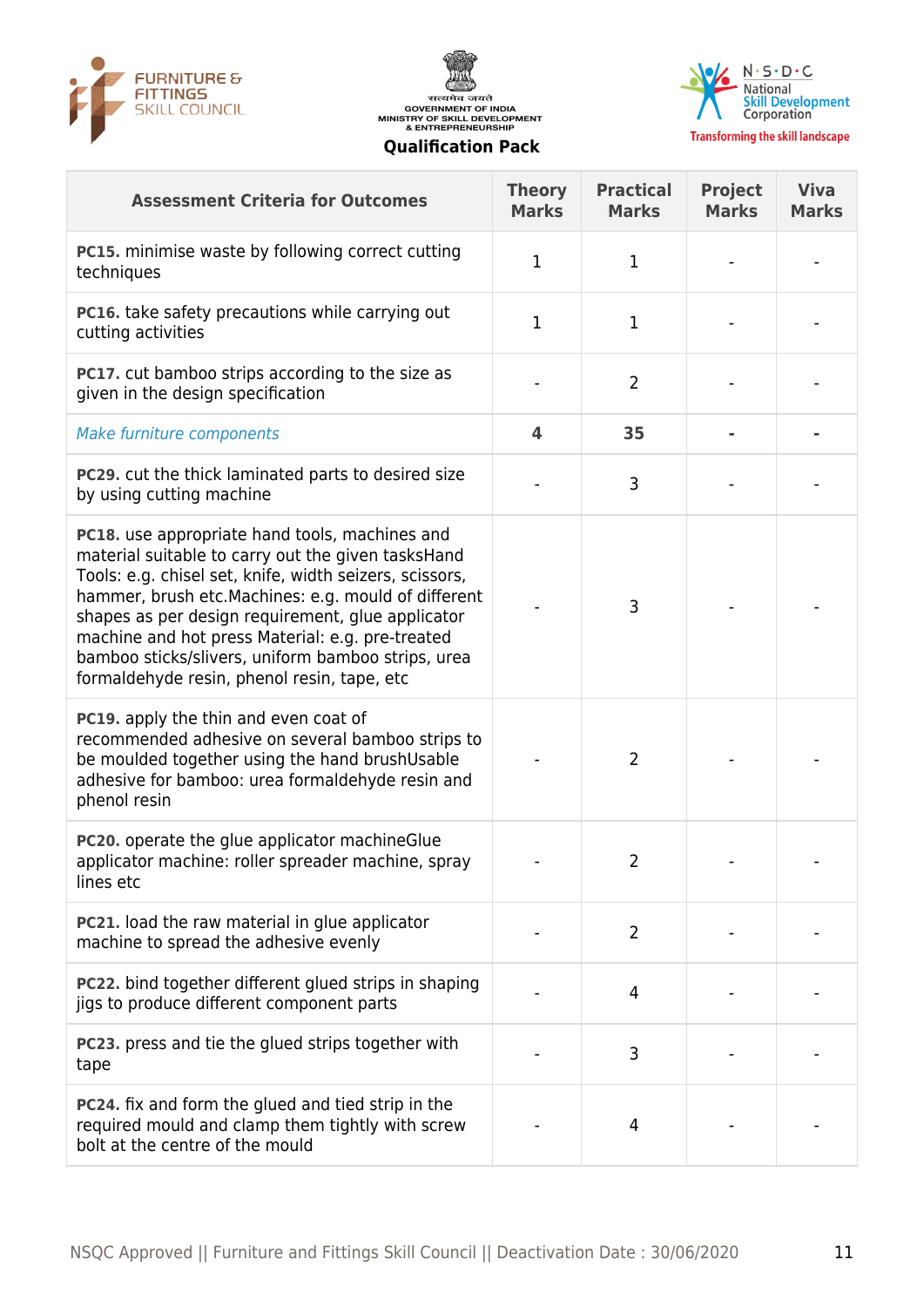





| <b>Assessment Criteria for Outcomes</b>                                                                                                                                                                                                                                                        | <b>Theory</b><br><b>Marks</b> | <b>Practical</b><br><b>Marks</b> | <b>Project</b><br><b>Marks</b> | <b>Viva</b><br><b>Marks</b> |
|------------------------------------------------------------------------------------------------------------------------------------------------------------------------------------------------------------------------------------------------------------------------------------------------|-------------------------------|----------------------------------|--------------------------------|-----------------------------|
| <b>PC25.</b> assemble the sections in the mould and<br>tighten the nuts to press the blanks into the shape<br>of the mould                                                                                                                                                                     | $\overline{2}$                | 3                                |                                |                             |
| <b>PC26.</b> apply heat to solidify the glue for appropriate<br>time and at correct temperatureAppropriate time:<br>24 hoursCorrect temperature: 60 degrees celcius                                                                                                                            |                               | 4                                |                                |                             |
| PC27. leave components for cooling for not less<br>than 12 hours to set in the desired/moulded shape                                                                                                                                                                                           | $\overline{2}$                | $\overline{2}$                   |                                |                             |
| <b>PC28.</b> assemble moulded furniture parts using<br>tenons and metal connectors                                                                                                                                                                                                             |                               | 3                                |                                |                             |
| <b>Working safely</b>                                                                                                                                                                                                                                                                          | $\overline{7}$                | 14                               |                                |                             |
| <b>PC30.</b> return all the used tools and materials safely<br>to the appropriate personal                                                                                                                                                                                                     | $\mathbf{1}$                  | $\overline{2}$                   |                                |                             |
| PC31. work safely at all times, complying with<br>health and safety legislation, regulations and other<br>relevant guidelines                                                                                                                                                                  | $\overline{2}$                | $\overline{2}$                   |                                |                             |
| <b>PC32.</b> maintain correct body posture while sitting<br>and working for long hours and carrying heavy<br>materials                                                                                                                                                                         | 2                             | $\overline{2}$                   |                                |                             |
| PC33. lift, carry or move heavy furniture from one<br>place to another using approved safe working<br>practices                                                                                                                                                                                | 1                             | $\overline{2}$                   |                                |                             |
| PC34. select and use appropriate personal<br>protective equipment compatible to the work and<br>compliant to relevant occupational health and<br>safety guidelinespersonal protective equipment:<br>masks, safety glasses, head protection, ear muffs,<br>safety footwear, gloves, aprons etc. |                               | 4                                |                                |                             |
| <b>PC35.</b> follow electrical safety measures while<br>working with electrically powered tools & equipment                                                                                                                                                                                    | 1                             | $\overline{2}$                   |                                |                             |
| <b>NOS Total</b>                                                                                                                                                                                                                                                                               | 25                            | 75                               |                                |                             |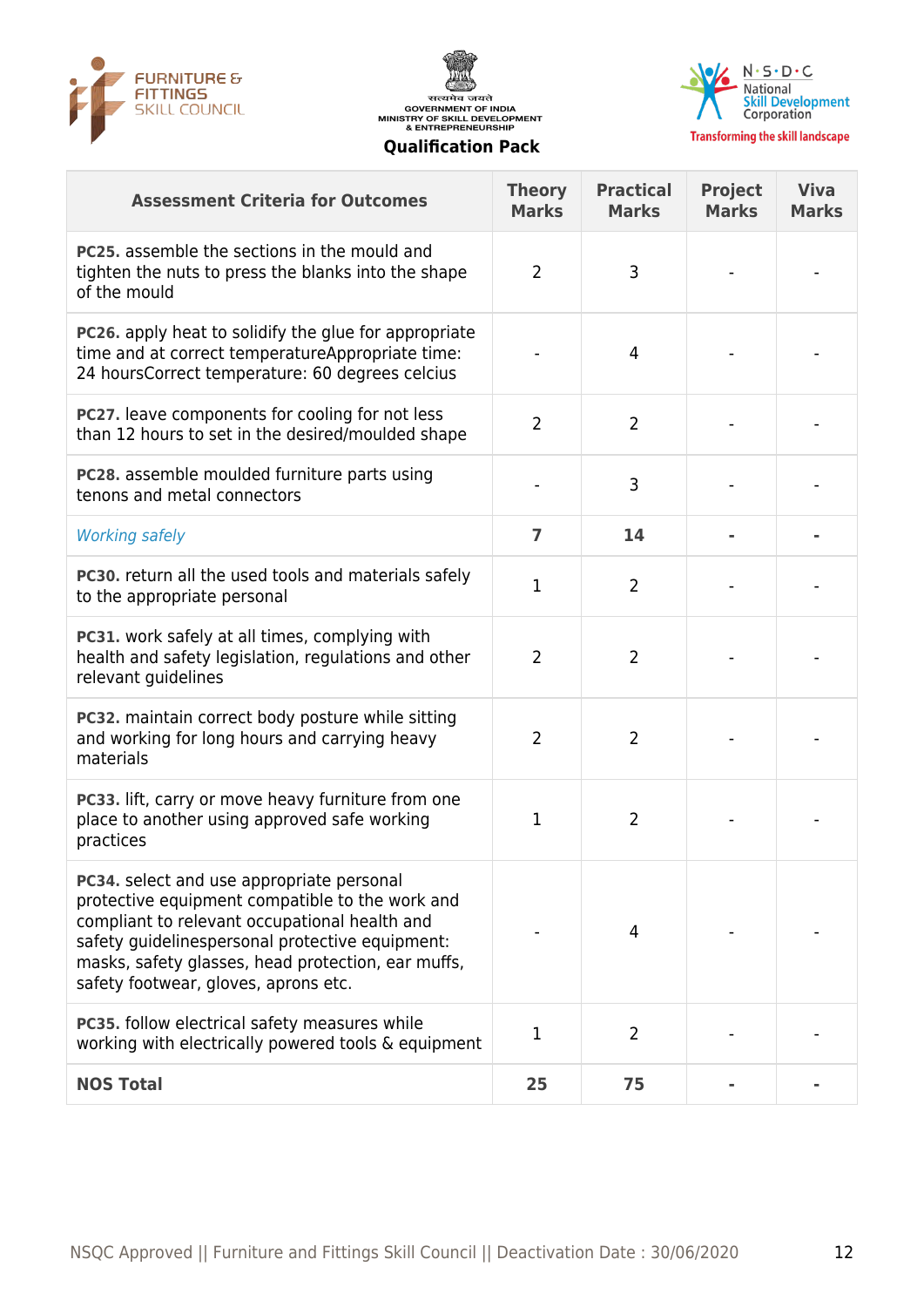





## **National Occupational Standards (NOS) Parameters**

| <b>NOS Code</b>            | FFS/N4106                                        |
|----------------------------|--------------------------------------------------|
| <b>NOS Name</b>            | Make moulded bent component for bamboo furniture |
| <b>Sector</b>              | Furniture & Fittings                             |
| <b>Sub-Sector</b>          | <b>Bamboo and Cane Furniture</b>                 |
| <b>Occupation</b>          | <b>Furniture Making</b>                          |
| <b>NSQF Level</b>          | 3                                                |
| <b>Credits</b>             | <b>NA</b>                                        |
| <b>Version</b>             | 1.0                                              |
| <b>Last Reviewed Date</b>  | 15/03/2017                                       |
| <b>Next Review Date</b>    | 31/03/2020                                       |
| <b>NSQC Clearance Date</b> |                                                  |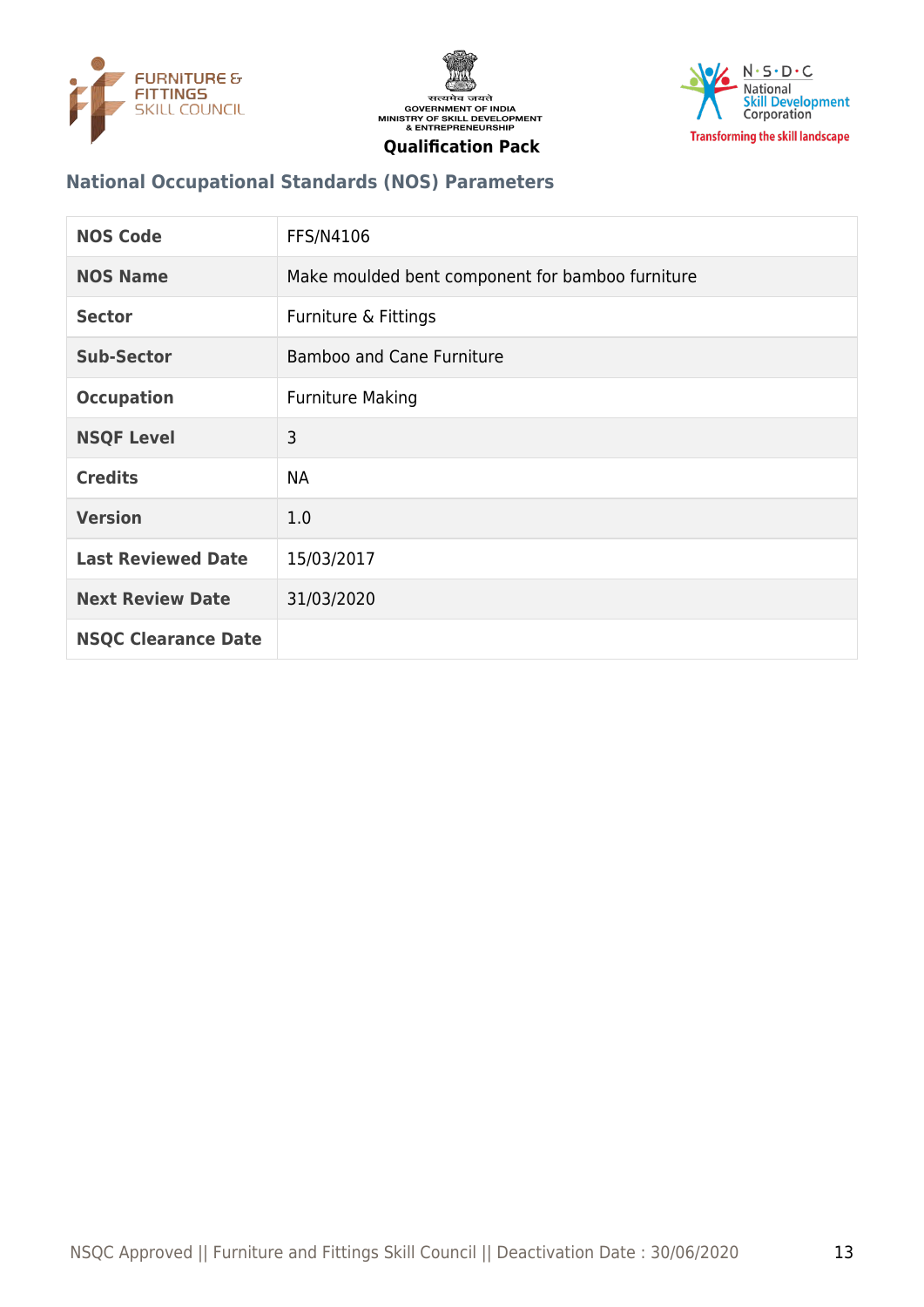





## <span id="page-13-0"></span>**FFS/N8401: Quality Control**

## **Description**

This unit covers the key skills and knowledge required to monitor the quality at different stages of furniture making.

#### **Scope**

This unit/task covers the following:

Quality check at different stages of furniture making

#### **Elements and Performance Criteria**

#### Quality check at different stages of furniture making

To be competent, the user/individual on the job must be able to:

- **PC1.** check and use raw material as per the specified quality standards
- **PC2.** identify defects and communicate to the appropriate personnel when raw material do not confirm to quality standards
- **PC3.** check for any irregularities like splinters, protruding nails, cracks and unwanted cavities
- **PC4.** check for sliver sizes
- **PC5.** check for proper structural strength by applying load
- **PC6.** identify amendable or adjustable defects and modify them
- **PC7.** carry out quality checks at specified intervals according to instructions
- **PC8.** check and ensure that the final sliver is as per client requirement
- **PC9.** take appropriate action for fault rectification
- **PC10.** check for appropriate moisture content in bamboo for quality processing
- **PC11.** check the quality of bamboo slivers
- **PC12.** Clean and maintain the machine after completion of work
- **PC13.** Sharpen the blades/ cutting tools of the machine regularly

#### **Knowledge and Understanding (KU)**

The individual on the job needs to know and understand:

- **1.** applicable legislation, standards, policies, and procedures followed in the company
- **2.** once roles, responsibilities and expectations of the job
- **3.** the organizations rules, codes, guidelines and standards
- **4.** statutory responsibilities, organizational legislation and regulations
- **5.** contact person in case of queries on procedure or products
- **6.** method to handle tools and equipment safely and the health and safety implications of not doing so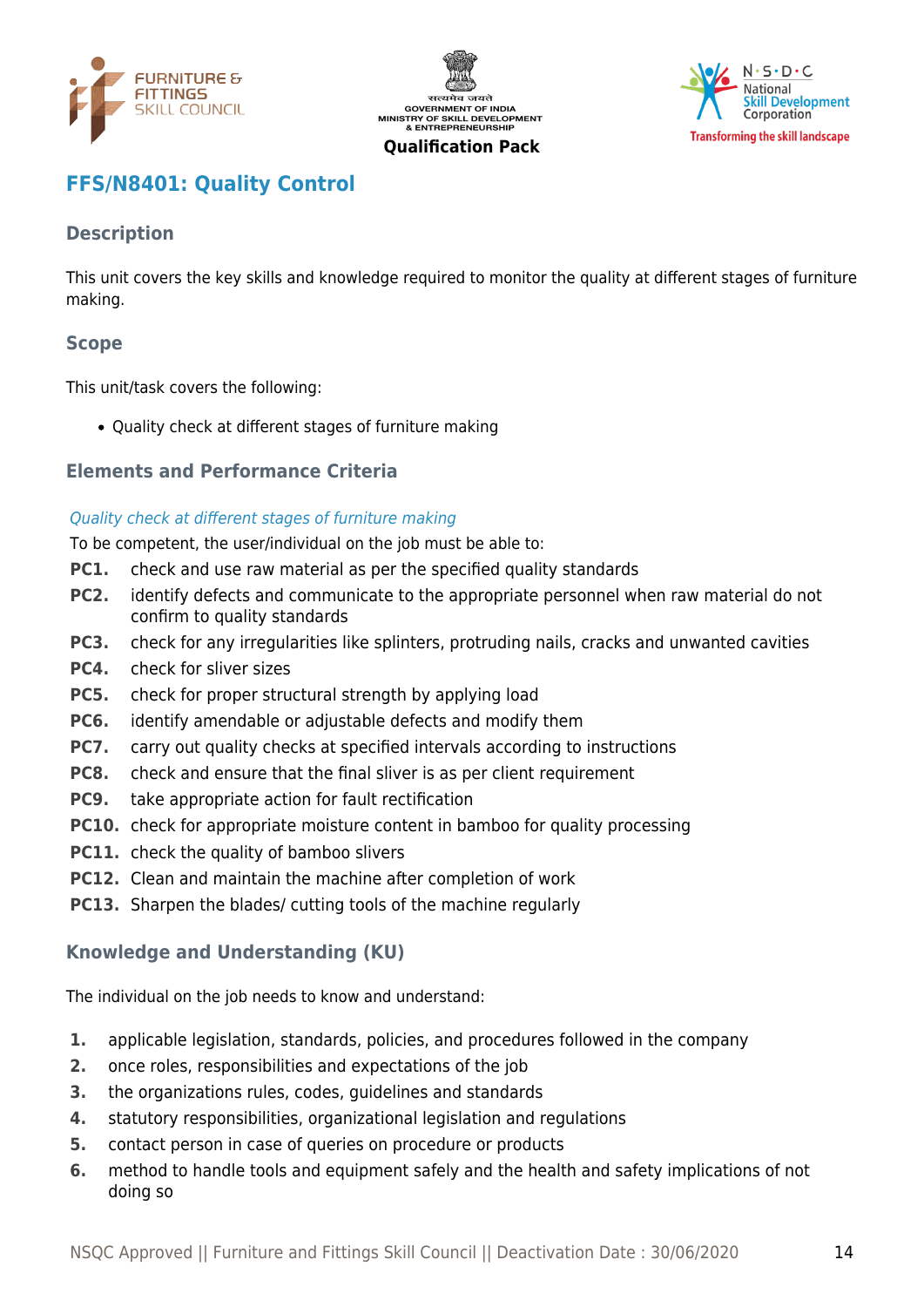



#### $N \cdot S \cdot D \cdot C$ National **Skill Development** Corporation **Transforming the skill landscape**

- **7.** escalation matrix
- **8.** grievance handling as per organizational procedures
- **9.** relevant health and safety requirements applicable in the work place
- **10.** point of contact to obtain work related instructions, clarifications and support
- **11.** importance of following health, hygiene, safety
- **12.** importance of following quality standards
- **13.** organizational procedure and government policy of waste disposal
- **14.** work target and review mechanism in the organization
- **15.** general rules and regulations in a bamboo and cane sector
- **16.** different types of furniture made from bamboo.
- **17.** different type of bamboo and its use in furniture making
- **18.** various types of slivering machines and their uses
- **19.** correct operation of the machine controls in both hand and power modes
- **20.** various parts of machine
- **21.** steps to stop the machine in both normal and emergency situations, and the procedure for restarting after an emergency
- **22.** various relevant slivering techniques available in the industry
- **23.** cleaning and maintenance procedures and its importance
- **24.** safe disposal of waste materials
- **25.** importance of using appropriate personal protective equipment compatible to the work and compliant to relevant occupational health and safety guidelines Personal protective equipment: masks, safety glasses, head protection, ear Safe conditions: correctly isolated; cleaning the machine; removing and disposing of waste correctly, remove the plug safely etc.
- **26.** hazards associated with the cutting operations and how they can be minimized Hazards: revolving/moving parts of machinery; sparks/airborne particles; insecure components; burrs and sharp edges on components, etc.
- **27.** process of making bamboo sliver using slivering machine
- **28.** sorting and storing of bamboo slivers

## **Generic Skills (GS)**

User/individual on the job needs to know how to:

- **1.** write in Hindi or local language
- **2.** fill formats, logs and forms related to work in local language Hindi/English
- **3.** document measurement appropriately whenever required
- **4.** read instructions from supervisor provided in local language or Hindi
- **5.** read and understand manufacturers instructions and job specifications
- **6.** interpret pictorial representations and written signs or instructions
- **7.** read and interpret numbers written in Hindi or local language
- **8.** understand safety symbols and basic warning signs wherever needed
- **9.** Communicate effectively with team members, supervisors, managers etc.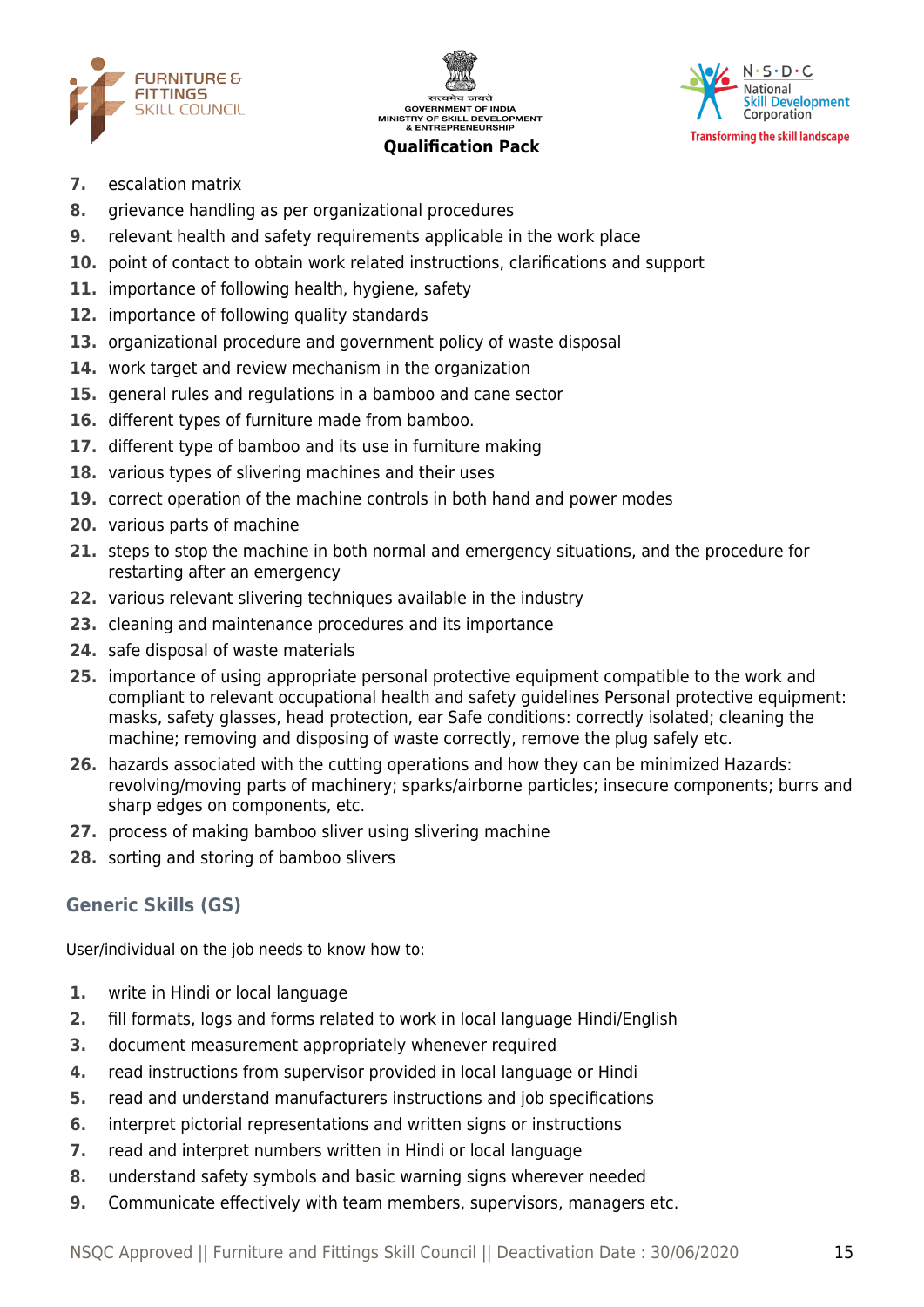





- **10.** seek clarification on any unclear instructions in locally understood language
- **11.** take decisions of once own roles and responsibilities
- **12.** decide on material requirement for related to once work
- **13.** decide on to accept or reject a work piece on the basis of quality parameter
- **14.** plan and organize own work in a way that all activities are completed in time and as per specifications
- **15.** plan word as per job specification
- **16.** plan and organize cleaning and maintenance activities
- **17.** work and deliver output as per client requirement and satisfaction
- **18.** Identify any defects in materials, tools and equipment and ways to resolve them
- **19.** determine timely correction of errors to minimize rejection of pieces or rework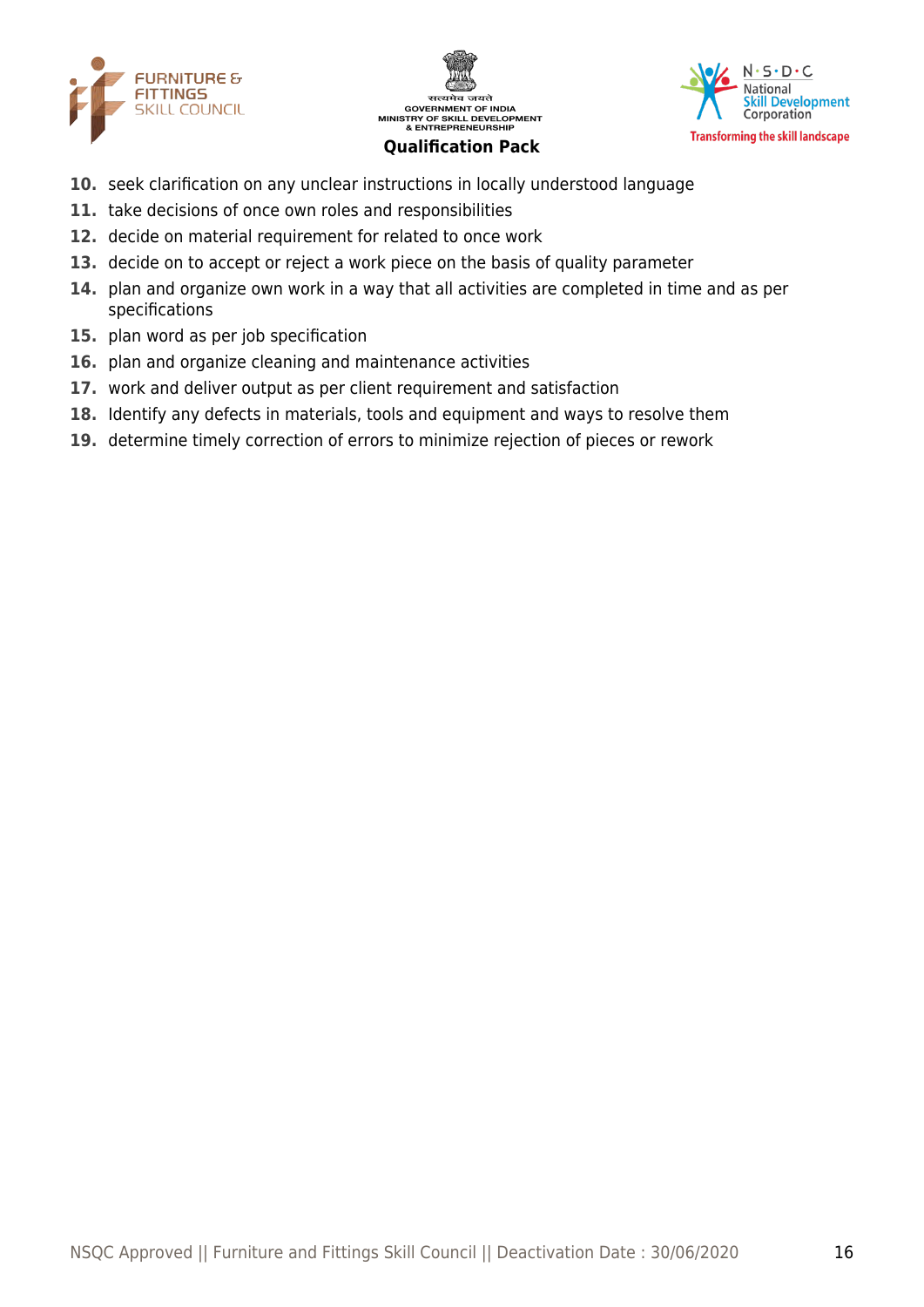





## **Assessment Criteria**

| <b>Assessment Criteria for Outcomes</b>                                                                                        | <b>Theory</b><br><b>Marks</b> | <b>Practical</b><br><b>Marks</b> | <b>Project</b><br><b>Marks</b> | <b>Viva</b><br><b>Marks</b> |
|--------------------------------------------------------------------------------------------------------------------------------|-------------------------------|----------------------------------|--------------------------------|-----------------------------|
| Quality check at different stages of furniture<br>making                                                                       | 25                            | 75                               |                                |                             |
| <b>PC1.</b> check and use raw material as per the<br>specified quality standards                                               | 4                             | 5                                |                                |                             |
| PC2. identify defects and communicate to the<br>appropriate personnel when raw material do<br>not confirm to quality standards | 4                             | 5                                |                                |                             |
| PC3. check for any irregularities like splinters,<br>protruding nails, cracks and unwanted cavities                            | 3                             | 6                                |                                |                             |
| PC4. check for sliver sizes                                                                                                    |                               | 9                                |                                |                             |
| PC5. check for proper structural strength by<br>applying load                                                                  |                               | 9                                |                                |                             |
| PC6. identify amendable or adjustable defects<br>and modify them                                                               |                               | 9                                |                                |                             |
| PC7. carry out quality checks at specified<br>intervals according to instructions                                              |                               | 9                                |                                |                             |
| PC8. check and ensure that the final sliver is as<br>per client requirement                                                    | 9                             |                                  |                                |                             |
| PC9. take appropriate action for fault<br>rectification                                                                        |                               | $\overline{4}$                   |                                |                             |
| PC10. check for appropriate moisture content<br>in bamboo for quality processing                                               | 5                             | 5                                |                                |                             |
| PC11. check the quality of bamboo slivers                                                                                      |                               | 4                                |                                |                             |
| PC12. Clean and maintain the machine after<br>completion of work                                                               |                               | 5                                |                                |                             |
| <b>PC13.</b> Sharpen the blades/ cutting tools of the<br>machine regularly                                                     |                               | 5                                |                                |                             |
| <b>NOS Total</b>                                                                                                               | 25                            | 75                               |                                |                             |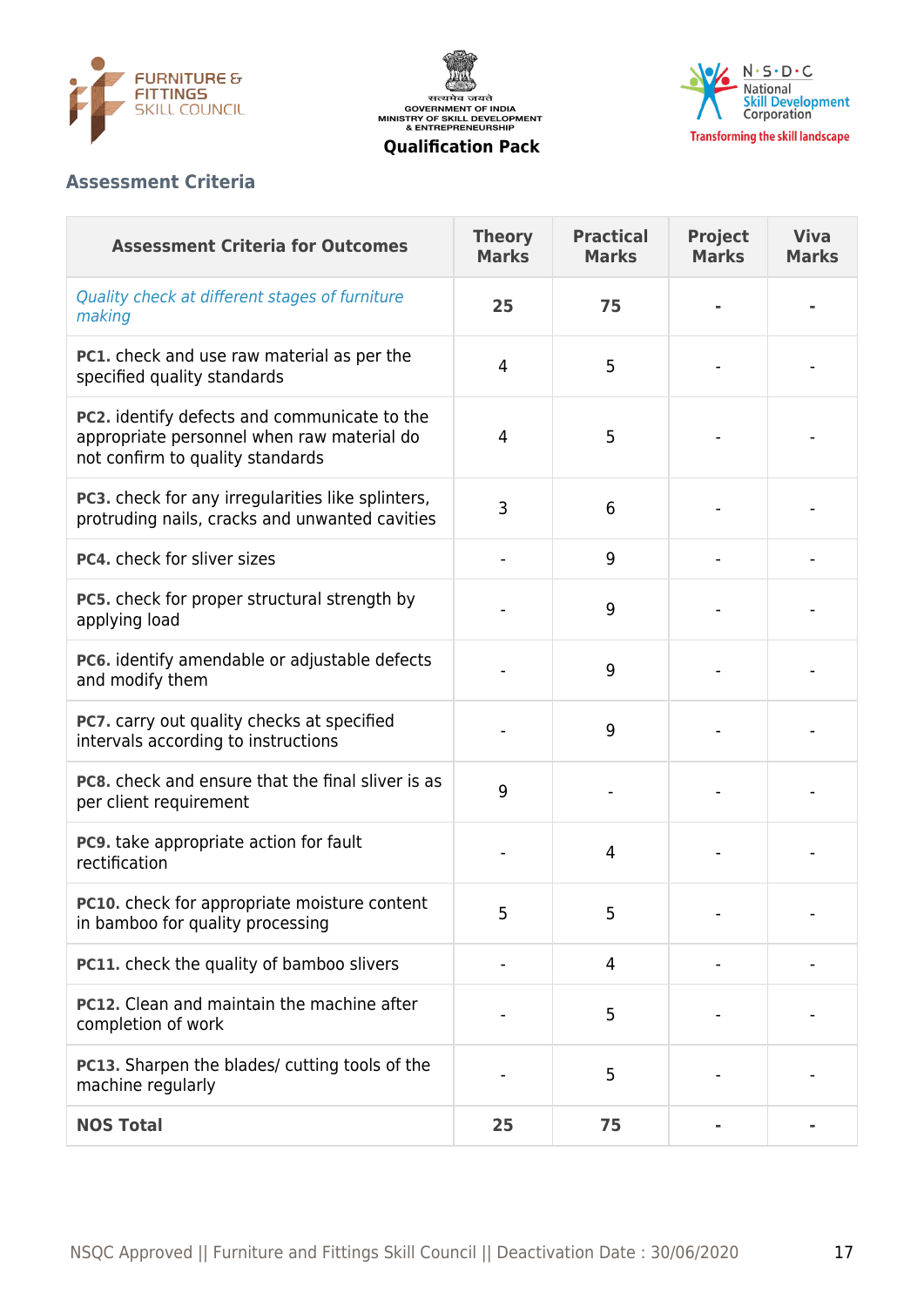





## **National Occupational Standards (NOS) Parameters**

| <b>NOS Code</b>            | <b>FFS/N8401</b>                     |
|----------------------------|--------------------------------------|
| <b>NOS Name</b>            | <b>Quality Control</b>               |
| <b>Sector</b>              | Furniture & Fittings                 |
| <b>Sub-Sector</b>          | <b>Bamboo and Cane Furniture</b>     |
| <b>Occupation</b>          | Production-Bamboo and Cane Furniture |
| <b>NSQF Level</b>          | 3                                    |
| <b>Credits</b>             | <b>TBD</b>                           |
| <b>Version</b>             | 1.0                                  |
| <b>Last Reviewed Date</b>  | 17/10/2019                           |
| <b>Next Review Date</b>    | 17/10/2023                           |
| <b>NSQC Clearance Date</b> | 22/08/2019                           |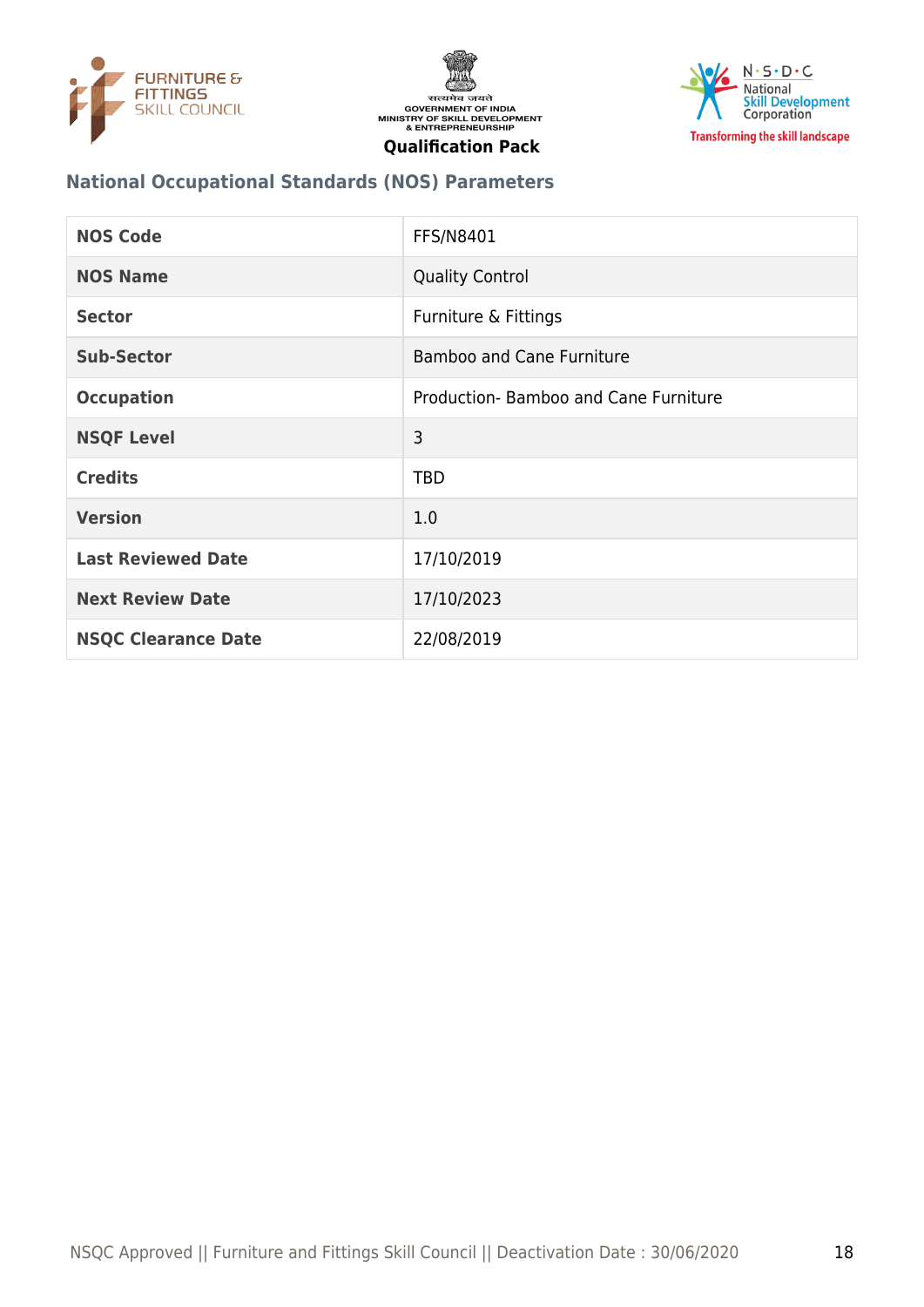





## <span id="page-18-0"></span>**FFS/N8601: Ensure health and safety at workplace**

## **Description**

This OS unit covers health, safety and security at the workplace. This includes procedures and practices that candidate need to follow to help maintain a healthy, safe and secure work environment.

#### **Scope**

This unit/task covers the following:

• Health and safety-Dealing with emergencies

#### **Elements and Performance Criteria**

#### Health and Safety

To be competent, the user/individual on the job must be able to:

- **PC1.** work safely at all times, complying with health and safety legislation, regulations and other relevant quidelines
- **PC2.** ensure that health and safety instructions applicable to the work place are being followed
- **PC3.** check the worksite for any possible health and safety hazards
- **PC4.** Follow manufacturers instructions and job specifications relating to safe use of materials specifically chemicals and power equipment
- **PC5.** ensure safe handling and disposal of waste and debris
- **PC6.** identify and report any hazards and potential risks/ threats to supervisors or other authorized personnelHazards: sharp edged tools, hazardous surfaces, physical hazards, electrical hazards, health hazards from chemicals and other such toxic material etc.
- **PC7.** undertake first aid activities in case of any accident, if required and asked to do so
- **PC8.** select and use appropriate personal protective equipment compatible to the work and compliant to relevant occupational health and safety guidelines Personal Protective Equipment: masks, safety glasses, head protection, ear muffs, safety footwear, gloves, aprons etc.
- **PC9.** maintain correct body posture while standing and working for long hours and carrying heavy materials
- **PC10.** lift, carry or move heavy wooden furniture and accessories from one place to another using approved safe working practices
- **PC11.** handle all required tools, machines, materials & equipment safely
- **PC12.** adhere to relevant occupational safety policies while handling sharp tools to make and install furniture and fittings
- **PC13.** take safety measures while handling glass, heavy wood, materials, chemicals etc.
- **PC14.** apply good housekeeping practices at all timesGood Housekeeping Practices: clean/tidy work areas, removal/disposal of waste products, protect surfaces
- **PC15.** report accident/incident report to authorized personal
- **PC16.** perform basic safety checks before operation of all machines, tools and electrical equipment
- **PC17.** follow recommended material handling procedure to control damage and personal injury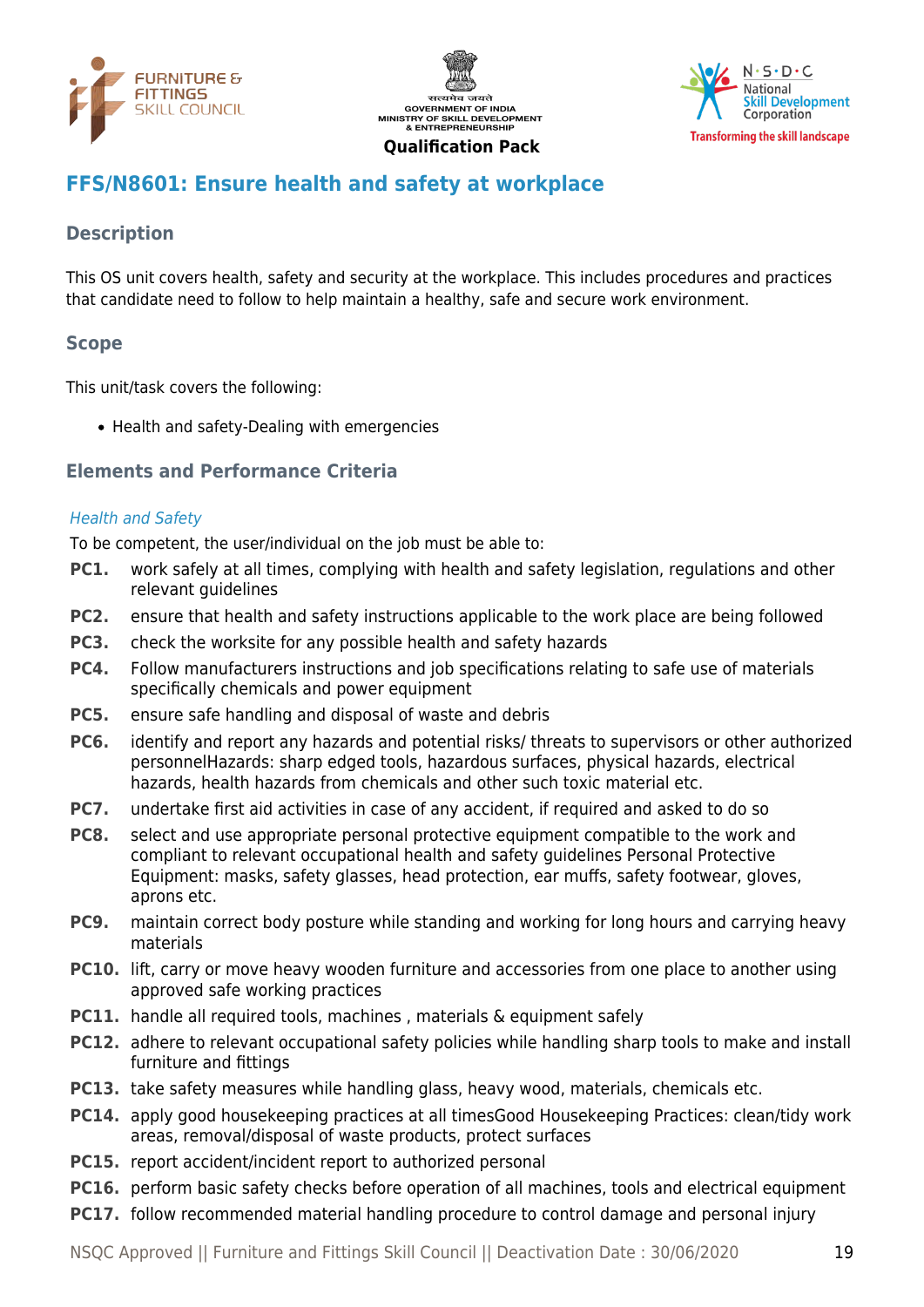





**PC18.** follow safe working practices at all times

#### Dealing with Emergencies

To be competent, the user/individual on the job must be able to:

- **PC19.** follow appropriate procedure in case a of fire emergency
- **PC20.** follow electrical safety measures while working with electrically powered tools & equipment
- **PC21.** follow agreed work location procedures in the event of an emergency or an accident
- **PC22.** follow emergency and evacuation procedures in case of accidents, fires, natural calamities
- **PC23.** Check and ensure general health and safety equipment are available at work site. General Health and Safety Equipment: fire extinguishers; first aid equipment; safety instruments and clothing; safety installations (e.g. fire exits, exhaust fans)
- **PC24.** Comply with restrictions imposed on harmful chemicals inside work area during working hours
- **PC25.** correctly demonstrate rescue techniques applied during fire hazard
- **PC26.** demonstrate good housekeeping in order to prevent fire hazards
- **PC27.** demonstrate the correct use of a fire extinguisher
- **PC28.** demonstrate how to free a person from electrocution
- **PC29.** respond promptly and appropriately to an accident situation or medical emergency
- **PC30.** participate in emergency procedures Emergency Procedures: raising alarm, safe/efficient, evacuation, correct means of escape, correct assembly point, roll call, correct return to work
- **PC31.** use the various appropriate fire extinguishers on different types of fires correctly. Types of fires: Class A: e.g. ordinary solid combustibles, such as wood, paper, cloth, plastic, charcoal, etc.; Class B: flammable liquids andgases, such as gasoline, propane, diesel fuel, tar, cooking oil, and similar substances; Class C: e.g. electrical equipment such as appliances, wiring, breaker panels, etc. These categories of fires become Class A, B, and D fires when the electrical equipment that initiated the fire is no longer receiving electricity); Class D: combustible metals such as magnesium, titanium, and sodium (These fires burn at extremely high temperatures and require special suppression agents)
- **PC32.** state methods of accident prevention in the work environment. Methods of accident prevention: training in health and safety procedures; using health and safety procedures; use of equipment and working practices (such as safe carrying procedures); safety notices, advice; instruction from colleagues and supervisors

#### **Knowledge and Understanding (KU)**

The individual on the job needs to know and understand:

- **1.** organizational procedures for safe handling of equipment and machine operations
- **2.** how to respond to emergency situation in line with organisational procedures
- **3.** reporting protocol and documentation required
- **4.** whom to contact in case of an emergency
- **5.** Where to get the list of contact in case of an emergency in the organization
- **6.** common health and safety hazards in a work environment and related precautions
- **7.** organizational procedures for safe handling of tools and equipment
- **8.** how to respond to an emergency situation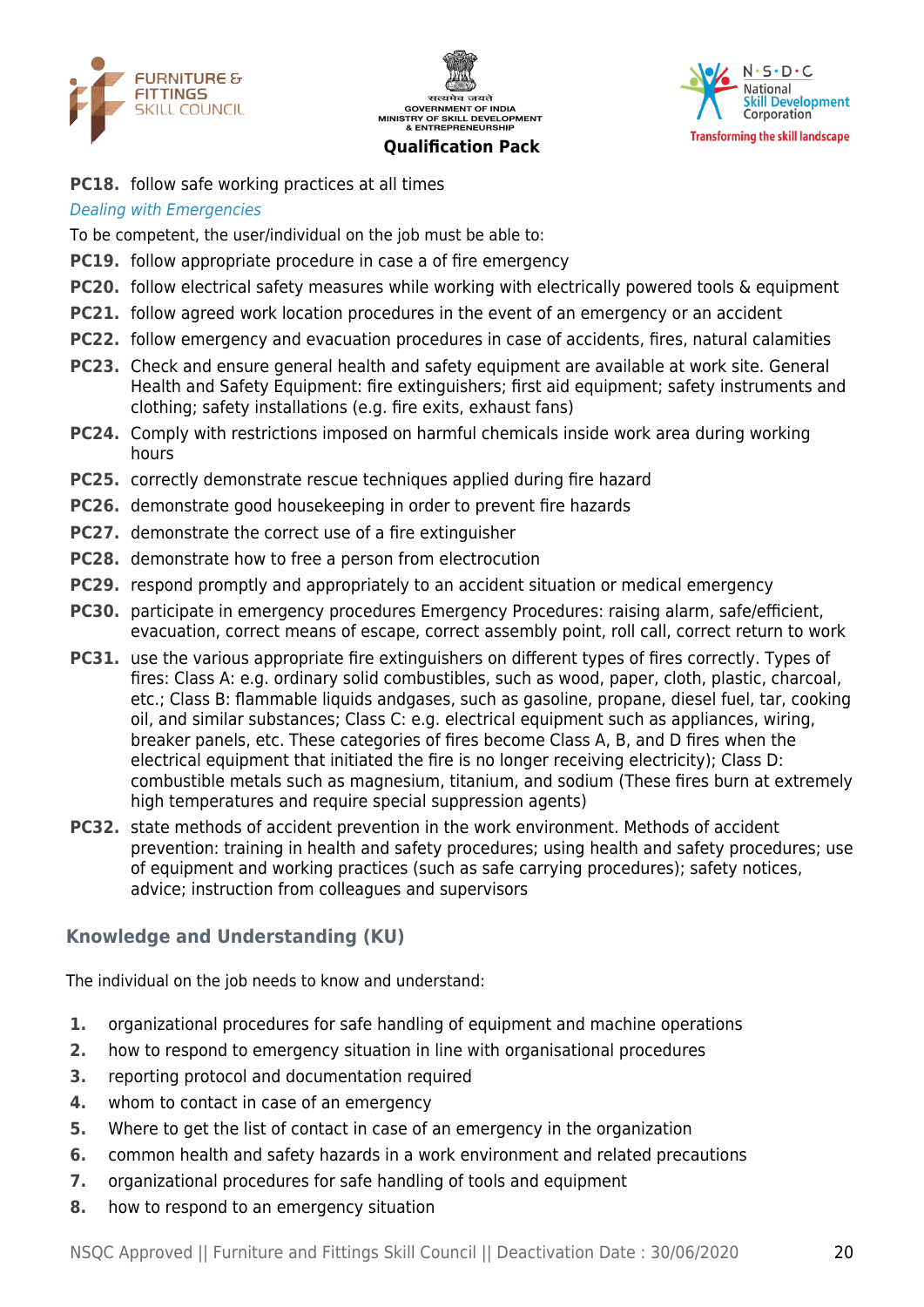





- **9.** potential risks and threats
- **10.** organizational reporting protocol
- **11.** health and safety practices at work place
- **12.** potential hazards and risks which may be present at furniture and fittings related workplace
- **13.** storage and handling of hazardous substances
- **14.** importance of good housekeeping
- **15.** procedure to be followed for safe disposal of waste
- **16.** safe working practices in a furniture and fittings related workplace
- **17.** how to deal with an accident which involve human life
- **18.** different types of personal protective equipment and their use
- **19.** how to follow safe working practices while at work
- **20.** different risks associated with the use of electrical equipment
- **21.** preventative and remedial actions to be taken in the case of exposure to toxic materials, Exposure: ingested, contact with skin, inhaledPreventative action: ventilation, masks, protective clothing/ equipment); Remedial action: immediate first aid, report to supervisorToxic materials: solvents, flux, lead
- **22.** importance of using protective clothing/equipment while working
- **23.** Various causes of fire
- **24.** techniques of using the different fire extinguishers
- **25.** different type of fire extinguishers and their use
- **26.** various types of safety signs and what they mean
- **27.** Appropriate basic first aid treatment relevant to the condition eg. shock, electrical shock, bleeding, breaks to bones, minor burns, resuscitation, poisoning, eye injuries, etc.
- **28.** importance of safe lifting practices and correct body postures
- **29.** list of names (and job titles if applicable), and the contact details of all the people responsible for health and safety in a workplace

## **Generic Skills (GS)**

User/individual on the job needs to know how to:

- **1.** write in Hindi or local language
- **2.** fill logs, forms and formats in local language or Hindi for recording quantity and quality of work figures, defects and other related information, etc. whenever needed
- **3.** document measurement appropriately whenever required
- **4.** read all organizational and equipment related health and safety manuals and documents
- **5.** read and comprehend safety related documents
- **6.** communicate effectively with team members, supervisors, managers etc
- **7.** seek clarification on any unclear instructions in locally understood language
- **8.** take decisions of once own roles and responsibilities
- **9.** decide on material requirement for related to once work
- **10.** decide on to accept or reject a work piece on the basis of quality parameter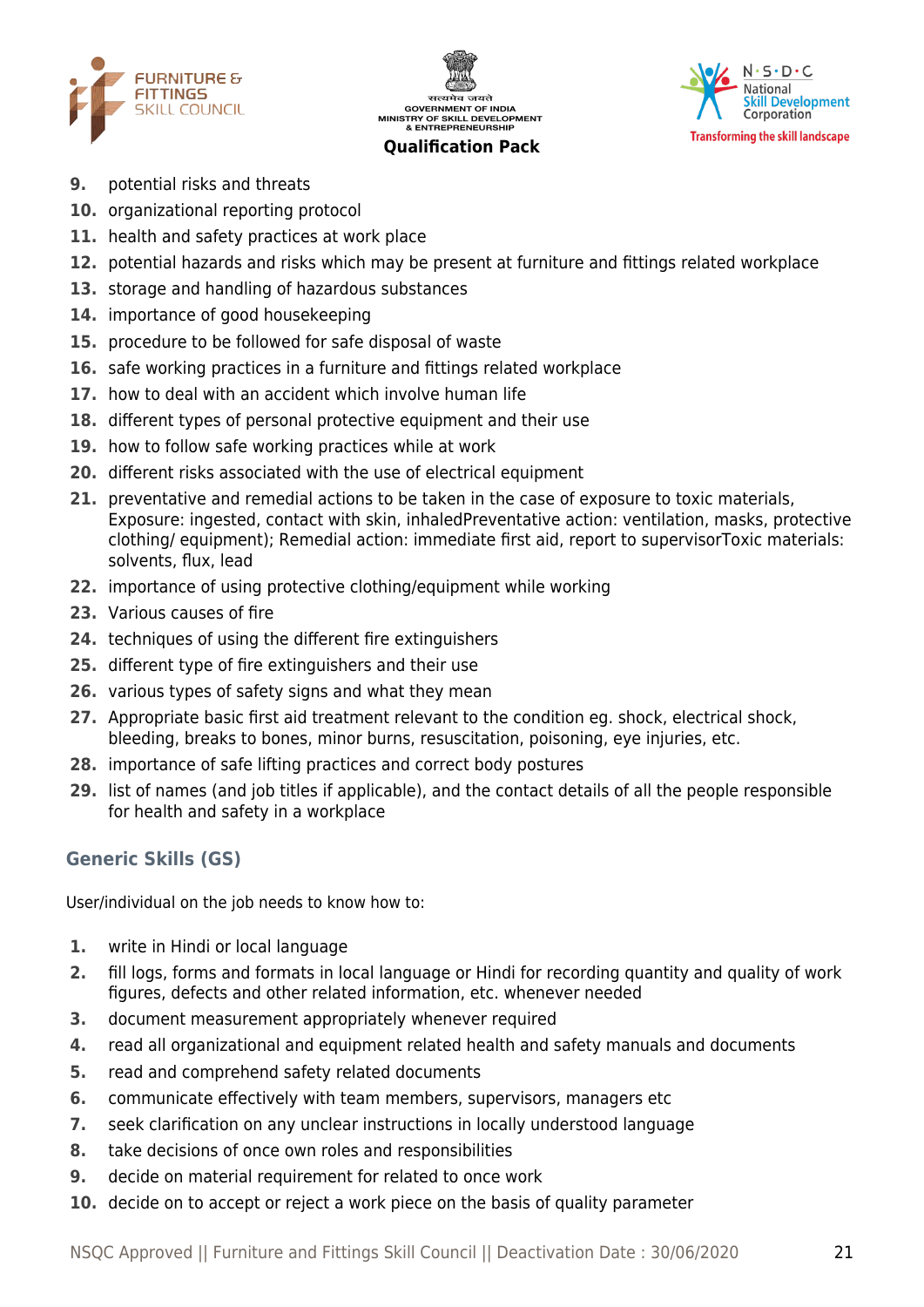





- **11.** plan and organize own work in a way that all activities are completed in time and as per specifications
- **12.** plan word as per job specification
- **13.** plan and organize cleaning and maintenance activities
- **14.** work and deliver output as per client requirement and satisfaction
- **15.** identify any defects in materials, tools and equipment and ways to resolve them
- **16.** determine timely correction of errors to minimize rejection of pieces or rework
- **17.** analyse the situation and take appropriate actions while dealing with team members
- **18.** analyse, evaluate and apply the information gathered from observation, experience, reasoning, or communication to act efficiently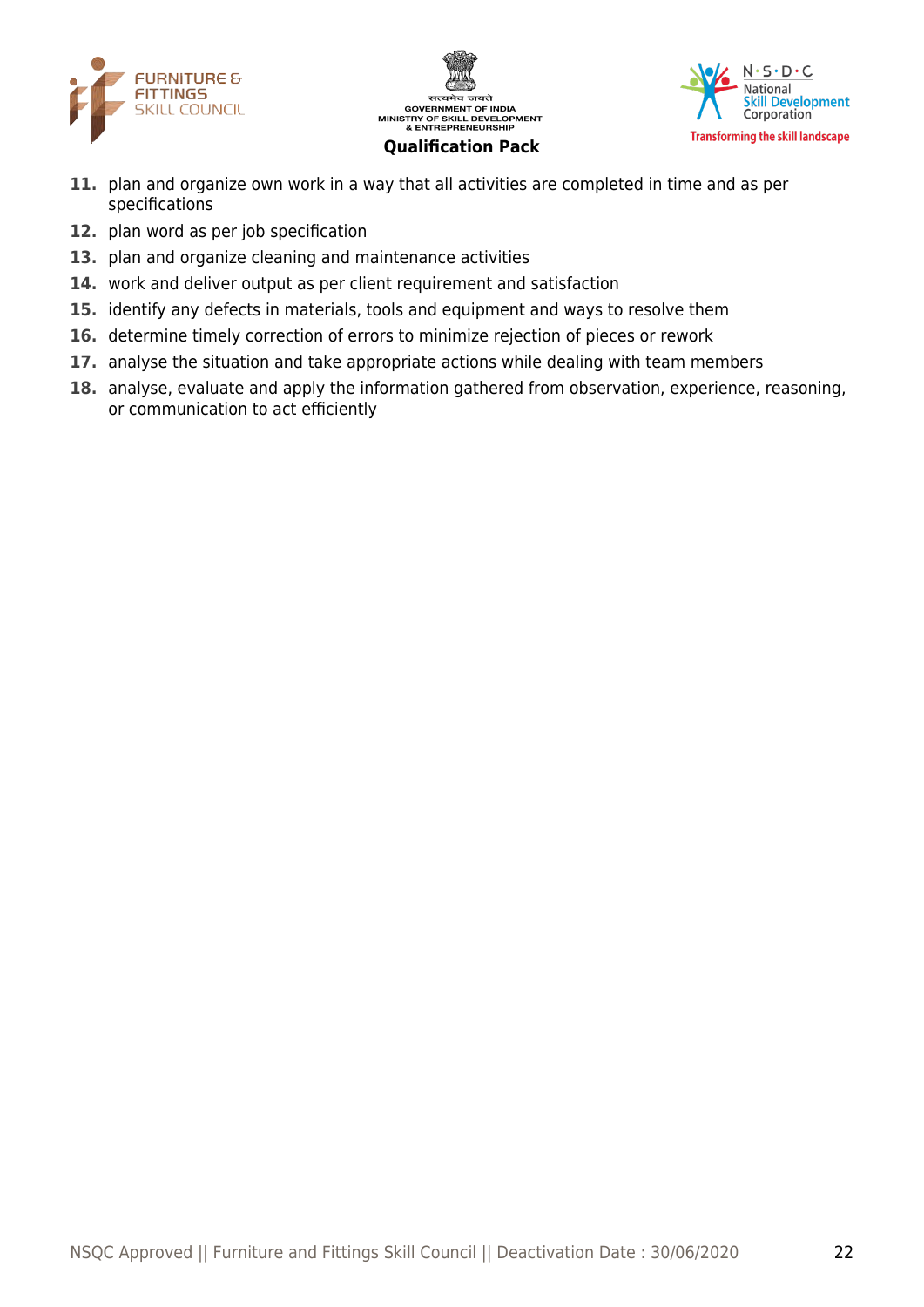





## **Assessment Criteria**

| <b>Assessment Criteria for Outcomes</b>                                                                                                                                                                                                                                                        | <b>Theory</b><br><b>Marks</b> | <b>Practical</b><br><b>Marks</b> | <b>Project</b><br><b>Marks</b> | <b>Viva</b><br><b>Marks</b> |
|------------------------------------------------------------------------------------------------------------------------------------------------------------------------------------------------------------------------------------------------------------------------------------------------|-------------------------------|----------------------------------|--------------------------------|-----------------------------|
| <b>Health and Safety</b>                                                                                                                                                                                                                                                                       | 17                            | 39                               |                                |                             |
| <b>PC1.</b> work safely at all times, complying with health<br>and safety legislation, regulations and other<br>relevant guidelines                                                                                                                                                            | $\overline{2}$                | $\mathbf 1$                      |                                |                             |
| PC2. ensure that health and safety instructions<br>applicable to the work place are being followed                                                                                                                                                                                             | $\mathbf{1}$                  | $\overline{2}$                   |                                |                             |
| PC3. check the worksite for any possible health and<br>safety hazards                                                                                                                                                                                                                          | $\mathbf{1}$                  | $\overline{2}$                   |                                |                             |
| PC4. Follow manufacturers instructions and job<br>specifications relating to safe use of materials<br>specifically chemicals and power equipment                                                                                                                                               | $\mathbf 1$                   | $\overline{2}$                   |                                |                             |
| PC5. ensure safe handling and disposal of waste and<br>debris                                                                                                                                                                                                                                  |                               | 3                                |                                |                             |
| PC6. identify and report any hazards and potential<br>risks/ threats to supervisors or other authorized<br>personnelHazards: sharp edged tools, hazardous<br>surfaces, physical hazards, electrical hazards, health<br>hazards from chemicals and other such toxic<br>material etc.            | $\mathbf 1$                   | $\overline{2}$                   |                                |                             |
| PC7. undertake first aid activities in case of any<br>accident, if required and asked to do so                                                                                                                                                                                                 |                               | 3                                |                                |                             |
| PC8. select and use appropriate personal protective<br>equipment compatible to the work and compliant to<br>relevant occupational health and safety guidelines<br>Personal Protective Equipment: masks, safety<br>glasses, head protection, ear muffs, safety footwear,<br>gloves, aprons etc. |                               | 3                                |                                |                             |
| PC9. maintain correct body posture while standing<br>and working for long hours and carrying heavy<br>materials                                                                                                                                                                                |                               | 3                                |                                |                             |
| PC10. lift, carry or move heavy wooden furniture<br>and accessories from one place to another using<br>approved safe working practices                                                                                                                                                         | 2                             | 2                                |                                |                             |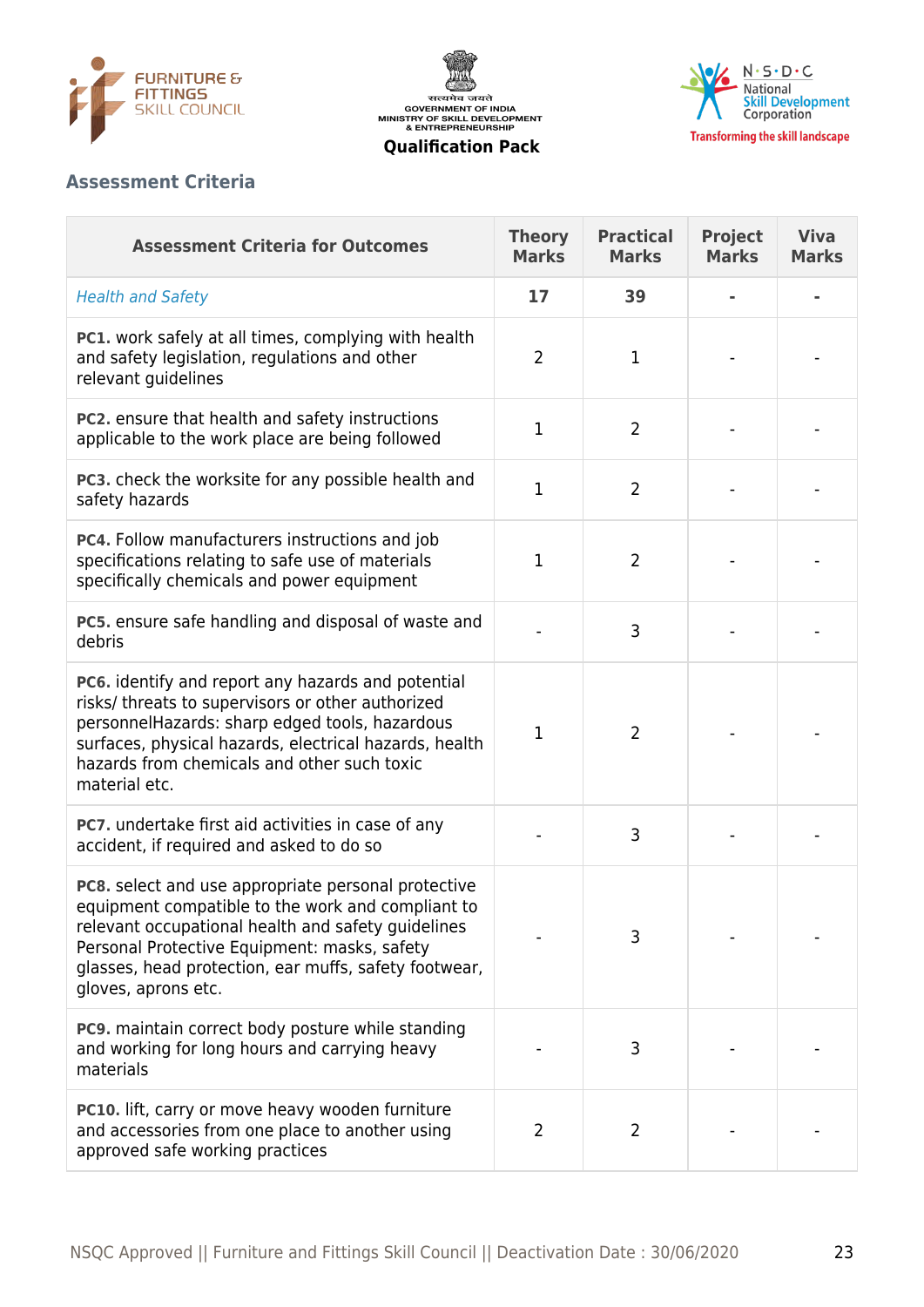





| <b>Assessment Criteria for Outcomes</b>                                                                                                                                                                                                                                       | <b>Theory</b><br><b>Marks</b> | <b>Practical</b><br><b>Marks</b> | <b>Project</b><br><b>Marks</b> | <b>Viva</b><br><b>Marks</b> |
|-------------------------------------------------------------------------------------------------------------------------------------------------------------------------------------------------------------------------------------------------------------------------------|-------------------------------|----------------------------------|--------------------------------|-----------------------------|
| <b>PC11.</b> handle all required tools, machines, materials<br>& equipment safely                                                                                                                                                                                             | $\overline{2}$                | $\overline{2}$                   |                                |                             |
| <b>PC12.</b> adhere to relevant occupational safety<br>policies while handling sharp tools to make and<br>install furniture and fittings                                                                                                                                      |                               | 3                                |                                |                             |
| <b>PC13.</b> take safety measures while handling glass,<br>heavy wood, materials, chemicals etc.                                                                                                                                                                              |                               | 3                                |                                |                             |
| PC14. apply good housekeeping practices at all<br>timesGood Housekeeping Practices: clean/tidy work<br>areas, removal/disposal of waste products, protect<br>surfaces                                                                                                         | $\overline{2}$                | 1                                |                                |                             |
| PC15. report accident/incident report to authorized<br>personal                                                                                                                                                                                                               | 1                             | $\overline{2}$                   |                                |                             |
| PC16. perform basic safety checks before operation<br>of all machines, tools and electrical equipment                                                                                                                                                                         | $\overline{2}$                | $\mathbf{1}$                     |                                |                             |
| PC17. follow recommended material handling<br>procedure to control damage and personal injury                                                                                                                                                                                 | 1                             | $\overline{2}$                   |                                |                             |
| <b>PC18.</b> follow safe working practices at all times                                                                                                                                                                                                                       | $\mathbf 1$                   | $\overline{2}$                   |                                |                             |
| <b>Dealing with Emergencies</b>                                                                                                                                                                                                                                               | 13                            | 31                               |                                |                             |
| PC19. follow appropriate procedure in case a of fire<br>emergency                                                                                                                                                                                                             | 1                             | $\overline{2}$                   |                                |                             |
| <b>PC20.</b> follow electrical safety measures while<br>working with electrically powered tools & equipment                                                                                                                                                                   | 2                             | 2                                |                                |                             |
| <b>PC21.</b> follow agreed work location procedures in the<br>event of an emergency or an accident                                                                                                                                                                            | $\mathbf 1$                   | $\overline{2}$                   |                                |                             |
| <b>PC22.</b> follow emergency and evacuation procedures<br>in case of accidents, fires, natural calamities                                                                                                                                                                    | $\mathbf 1$                   | $\overline{2}$                   |                                |                             |
| <b>PC23.</b> Check and ensure general health and safety<br>equipment are available at work site. General Health<br>and Safety Equipment: fire extinguishers; first aid<br>equipment; safety instruments and clothing; safety<br>installations (e.g. fire exits, exhaust fans) | $\mathbf 1$                   | 3                                |                                |                             |
| PC24. Comply with restrictions imposed on harmful<br>chemicals inside work area during working hours                                                                                                                                                                          |                               | 3                                |                                |                             |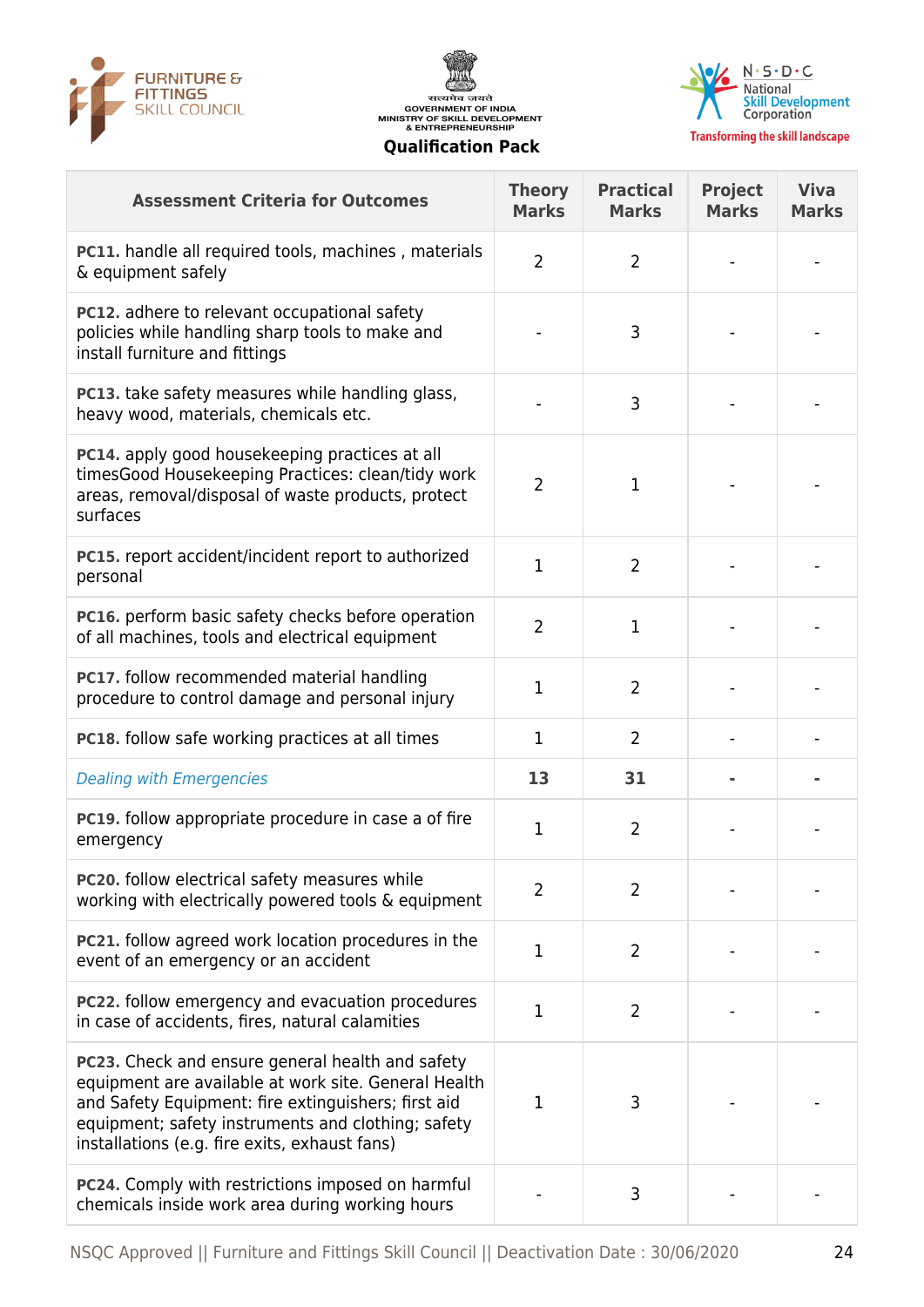





| <b>Assessment Criteria for Outcomes</b>                                                                                                                                                                                                                                                                                                                                                                                                                                                                                                                                                                                                                                                                                                                                           | <b>Theory</b><br><b>Marks</b> | <b>Practical</b><br><b>Marks</b> | <b>Project</b><br><b>Marks</b> | <b>Viva</b><br><b>Marks</b> |
|-----------------------------------------------------------------------------------------------------------------------------------------------------------------------------------------------------------------------------------------------------------------------------------------------------------------------------------------------------------------------------------------------------------------------------------------------------------------------------------------------------------------------------------------------------------------------------------------------------------------------------------------------------------------------------------------------------------------------------------------------------------------------------------|-------------------------------|----------------------------------|--------------------------------|-----------------------------|
| <b>PC25.</b> correctly demonstrate rescue techniques<br>applied during fire hazard                                                                                                                                                                                                                                                                                                                                                                                                                                                                                                                                                                                                                                                                                                |                               | 3                                |                                |                             |
| PC26. demonstrate good housekeeping in order to<br>prevent fire hazards                                                                                                                                                                                                                                                                                                                                                                                                                                                                                                                                                                                                                                                                                                           |                               | 3                                |                                |                             |
| PC27. demonstrate the correct use of a fire<br>extinguisher                                                                                                                                                                                                                                                                                                                                                                                                                                                                                                                                                                                                                                                                                                                       | $\overline{2}$                | 1                                |                                |                             |
| PC28. demonstrate how to free a person from<br>electrocution                                                                                                                                                                                                                                                                                                                                                                                                                                                                                                                                                                                                                                                                                                                      | $\mathbf{1}$                  | $\overline{2}$                   |                                |                             |
| <b>PC29.</b> respond promptly and appropriately to an<br>accident situation or medical emergency                                                                                                                                                                                                                                                                                                                                                                                                                                                                                                                                                                                                                                                                                  |                               | 3                                |                                |                             |
| PC30. participate in emergency procedures<br>Emergency Procedures: raising alarm, safe/efficient,<br>evacuation, correct means of escape, correct<br>assembly point, roll call, correct return to work                                                                                                                                                                                                                                                                                                                                                                                                                                                                                                                                                                            |                               | 3                                |                                |                             |
| PC31. use the various appropriate fire extinguishers<br>on different types of fires correctly. Types of fires:<br>Class A: e.g. ordinary solid combustibles, such as<br>wood, paper, cloth, plastic, charcoal, etc.; Class B:<br>flammable liquids andgases, such as gasoline,<br>propane, diesel fuel, tar, cooking oil, and similar<br>substances; Class C: e.g. electrical equipment such<br>as appliances, wiring, breaker panels, etc. These<br>categories of fires become Class A, B, and D fires<br>when the electrical equipment that initiated the fire<br>is no longer receiving electricity); Class D:<br>combustible metals such as magnesium, titanium,<br>and sodium (These fires burn at extremely high<br>temperatures and require special suppression<br>agents) | 1                             | $\overline{2}$                   |                                |                             |
| <b>PC32.</b> state methods of accident prevention in the<br>work environment. Methods of accident prevention:<br>training in health and safety procedures; using<br>health and safety procedures; use of equipment and<br>working practices (such as safe carrying<br>procedures); safety notices, advice; instruction from<br>colleagues and supervisors                                                                                                                                                                                                                                                                                                                                                                                                                         | 3                             |                                  |                                |                             |
| <b>NOS Total</b>                                                                                                                                                                                                                                                                                                                                                                                                                                                                                                                                                                                                                                                                                                                                                                  | 30                            | 70                               |                                |                             |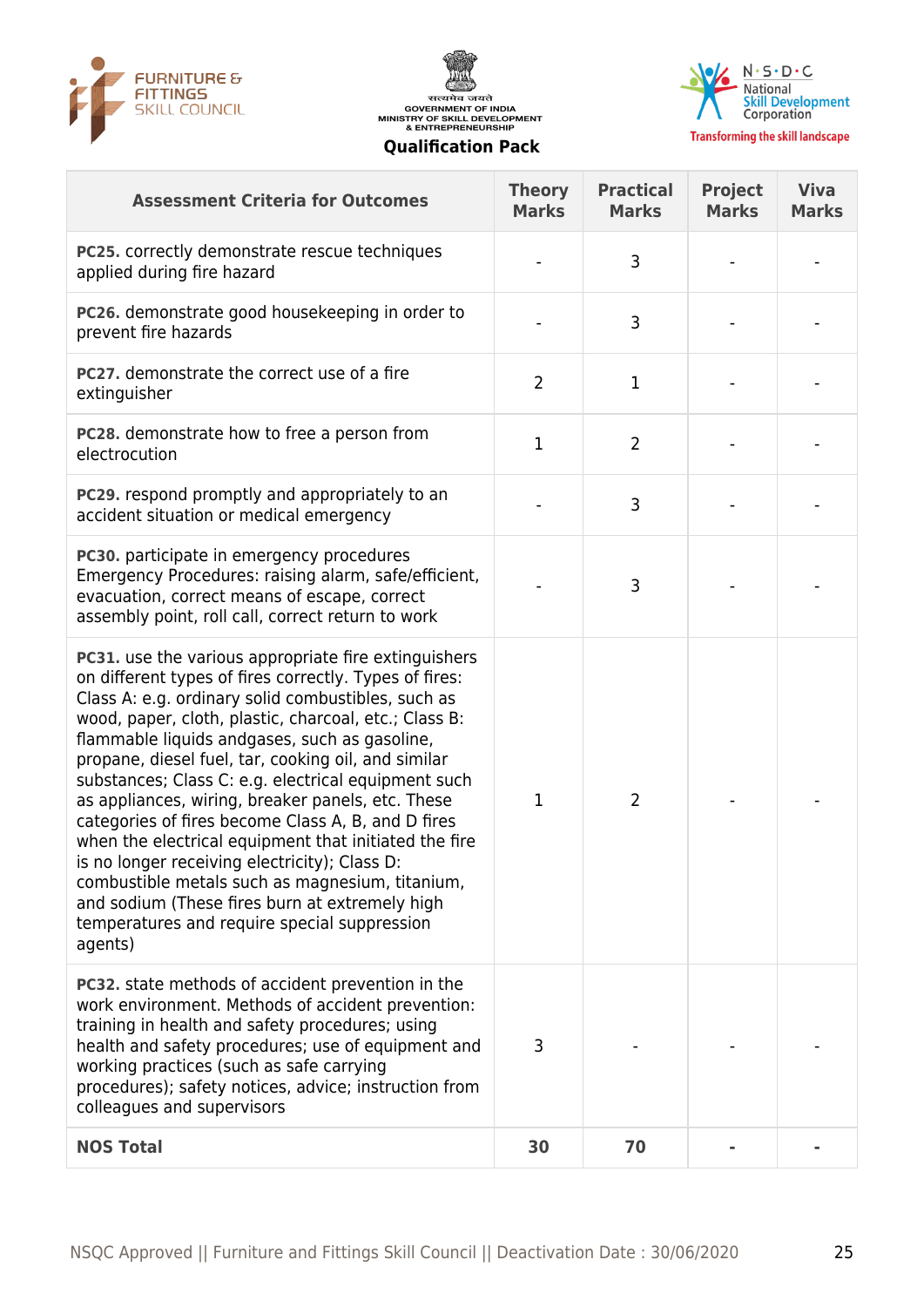





#### **National Occupational Standards (NOS) Parameters**

| <b>NOS Code</b>            | <b>FFS/N8601</b>                      |
|----------------------------|---------------------------------------|
| <b>NOS Name</b>            | Ensure health and safety at workplace |
| <b>Sector</b>              | Furniture & Fittings                  |
| <b>Sub-Sector</b>          | Generic                               |
| <b>Occupation</b>          | Generic                               |
| <b>NSQF Level</b>          | 3                                     |
| <b>Credits</b>             | <b>NA</b>                             |
| <b>Version</b>             | 1.0                                   |
| <b>Last Reviewed Date</b>  | 17/10/2019                            |
| <b>Next Review Date</b>    | 17/10/2023                            |
| <b>NSQC Clearance Date</b> | 22/08/2019                            |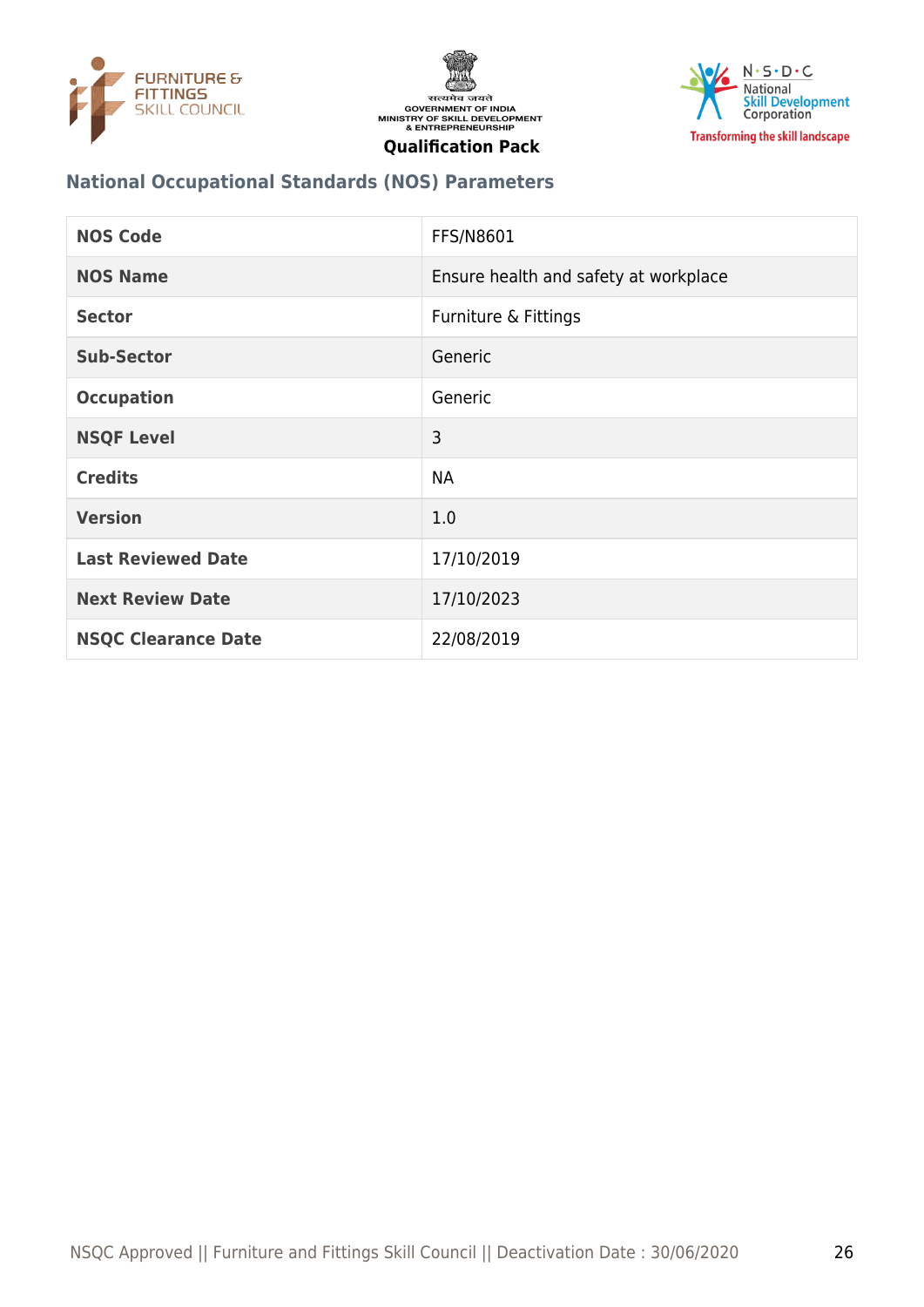





## <span id="page-26-0"></span>**FFS/N8801: Work effectively with others**

## **Description**

This OS unit is about communicating and coordinating with team members including subordinates and superiors.

## **Scope**

This unit/task covers the following:

- Interaction with seniors
- Work effectively

#### **Elements and Performance Criteria**

#### Interaction with Seniors

To be competent, the user/individual on the job must be able to:

- **PC1.** seek assistance from supervisor or any such appropriate authority as and when required
- **PC2.** ask questions and seek clarifications on work tasks whenever requiredndling procedures
- **PC3.** seek and obtain clarifications on policies and procedures, from the supervisor or other authorized personnel
- **PC4.** identify and report any possible deviations to appropriate authority
- **PC5.** address the problems effectively and report if required to immediate supervisor appropriately
- **PC6.** Receive instructions clearly from superiors and respond effectively on the same
- **PC7.** follow escalation matrix in case of any grievance
- **PC8.** accurately receive information and instructions from the supervisor related to one's work

#### Work effectively

To be competent, the user/individual on the job must be able to:

- **PC9.** coordinate and cooperate with colleagues to achieve work objectives
- **PC10.** display courteous behaviour at all times
- **PC11.** respond politely to customer queries and other team members
- **PC12.** follow work place dress code
- **PC13.** keep work area in a tidy and organized state
- **PC14.** adhere to time lines and quality standards
- **PC15.** follow organizational policies and procedures
- **PC16.** share information with team wherever and whenever required to enhance quality and productivity at work place
- **PC17.** work together with co-workers in a synchronized manner
- **PC18.** communicate with others clearly, at a pace and in a manner that helps them to understand
- **PC19.** show respect to other and their work
- **PC20.** display active listening skills while interacting with others at work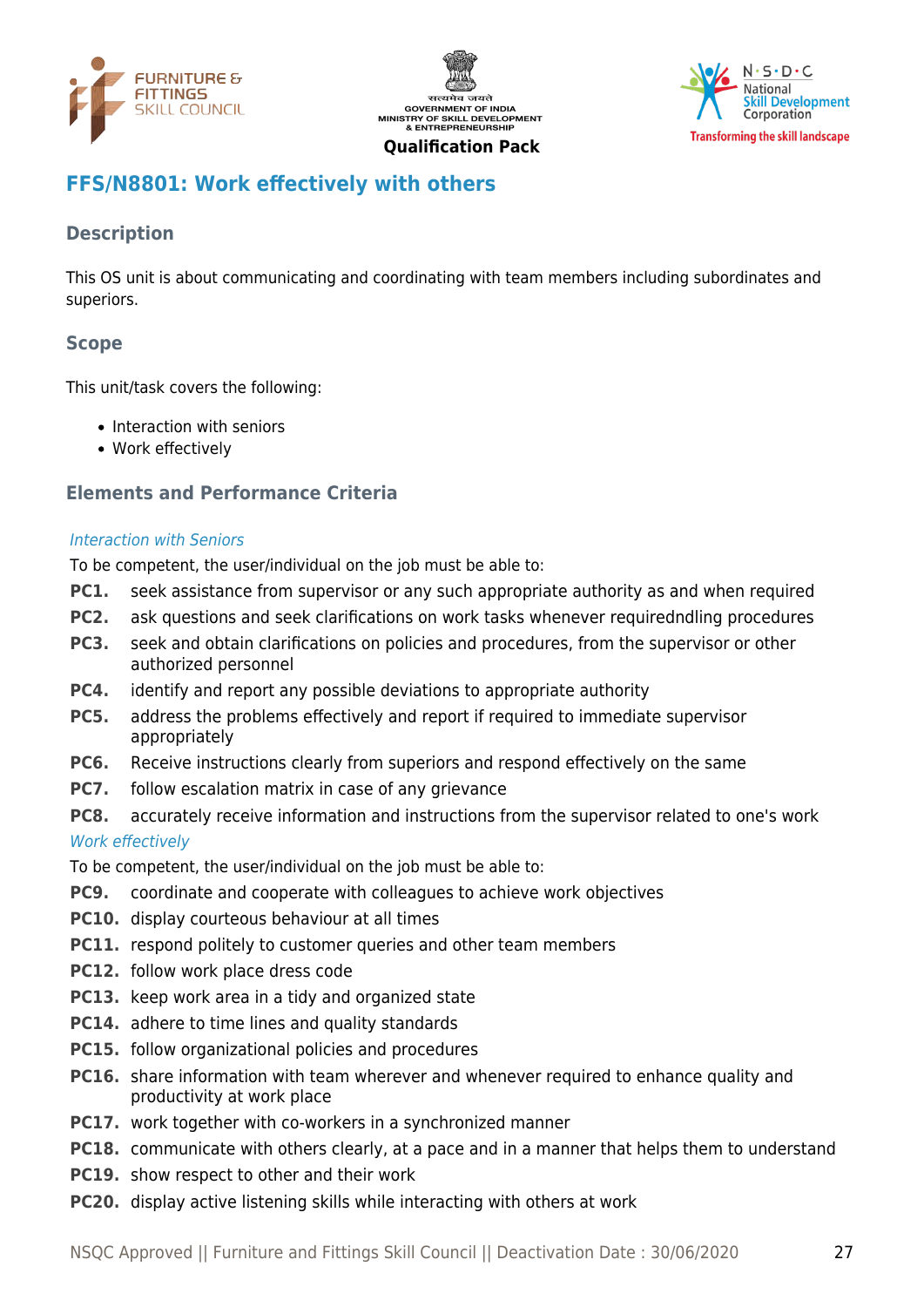





**PC21.** Demonstrate responsible and disciplined behaviors at the workplace disciplined behaviors: e.g. punctuality; completing tasks as per given time and standards; not gossiping and idling time; eliminating waste, honesty, etc.

## **Knowledge and Understanding (KU)**

The individual on the job needs to know and understand:

- **1.** legislation, standards, policies, and procedures followed in the company relevant to own employment and performance conditions
- **2.** reporting structure, inter-dependent functions, lines and procedures in the work area
- **3.** relevant people and their responsibilities within the work area
- **4.** escalation matrix and procedures for reporting work and employment relate issue clarifications and support
- **5.** importance of working effectively with others to achieve organizations goals
- **6.** importance of effective communication and establishing good working relationships with other
- **7.** responsibilities and objectives of the role
- **8.** own roles and responsibilities
- **9.** principle of furniture and fittings manufacturing and installation
- **10.** importance of having correct understanding of work task and objective
- **11.** how to keep work area clean and tidy and its importance
- **12.** applicable quality standards for assigned work task and objective
- **13.** Reporting procedure in case of deviations
- **14.** importance and need of supporting co-workers facing problems for smooth functioning of work
- **15.** different type of people that one is required to communicate and coordinate within the organization
- **16.** various components of communication cycle
- **17.** importance of active listening
- **18.** importance of discipline and ethics for professional success
- **19.** what constitutes disciplined behavior for a working professional
- **20.** expressing and addressing grievances appropriately and effectively
- **21.** importance and ways of managing interpersonal conflict effectively

## **Generic Skills (GS)**

User/individual on the job needs to know how to:

- **1.** write in Hindi or local language
- **2.** fill formats, logs and forms related to work in local language or Hindi/English
- **3.** document measurement appropriately whenever required
- **4.** read instructions from supervisor provided in local language or Hindi
- **5.** read and understand manufacturers instructions and job specifications
- **6.** interpret pictorial representations and written signs or instructions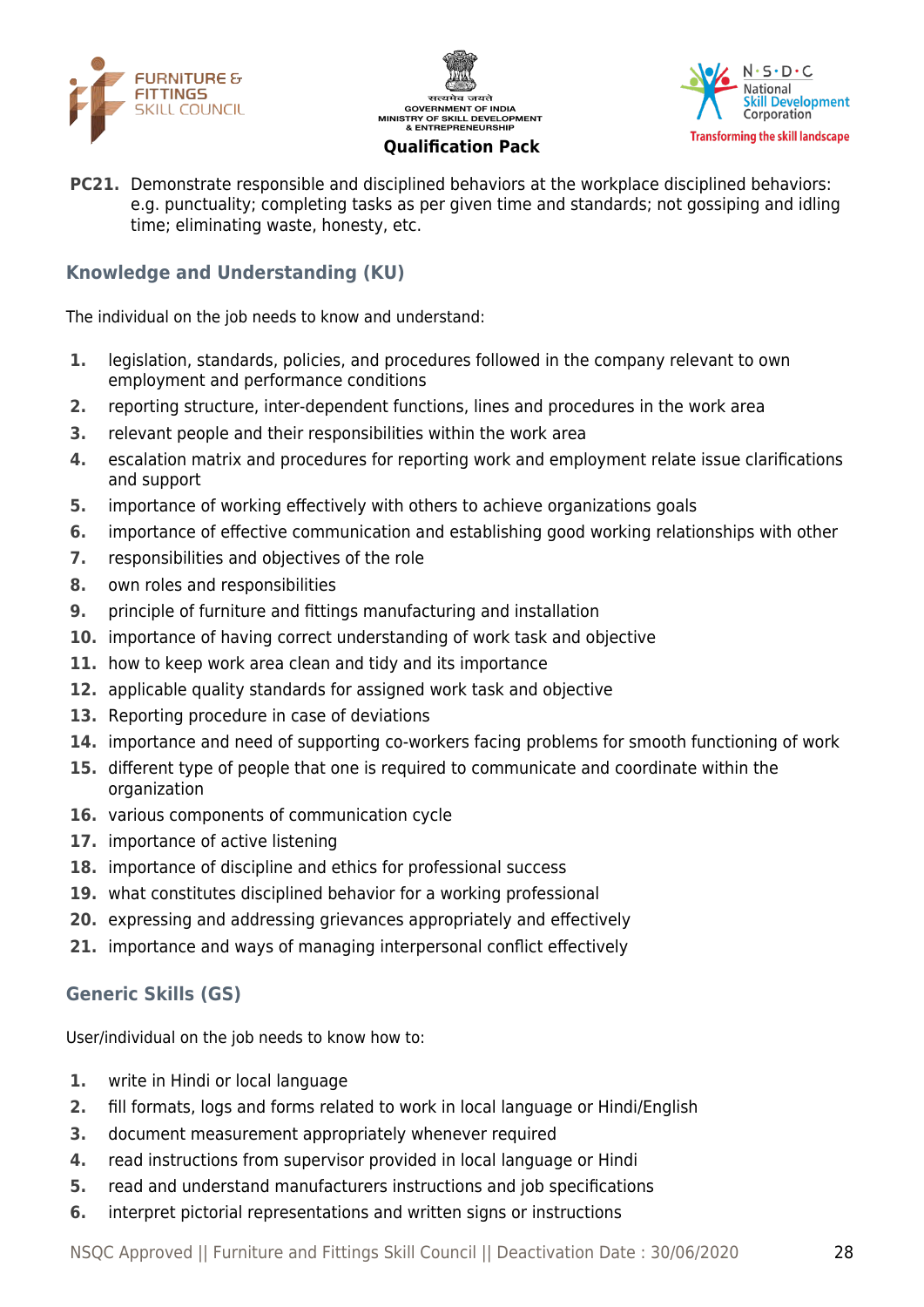





- **7.** read and interpret numbers written in Hindi or local language
- **8.** understand safety symbols and basic warning signs wherever needed
- **9.** communicate effectively with team members, supervisors, managers etc.
- **10.** seek clarification on any unclear instructions in locally understood language
- **11.** take decisions of once own roles and responsibilities
- **12.** decide on material requirement for related to once work
- **13.** decide on to accept or reject a work piece on the basis of quality parameter
- **14.** Plan and organize own work in a way that all activities are completed in time and as per specifications
- **15.** plan word as per job specification
- **16.** plan and organize cleaning and maintenance activities
- **17.** work and deliver output as per client requirement and satisfaction
- **18.** identify any defects in materials, tools and equipment and ways to resolve them
- **19.** determine timely correction of errors to minimize rejection of pieces or rework
- **20.** analyse the situation and take appropriate actions while dealing with team members
- **21.** analyse, evaluate and apply the information gathered from observation, experience, reasoning, or communication to act efficiently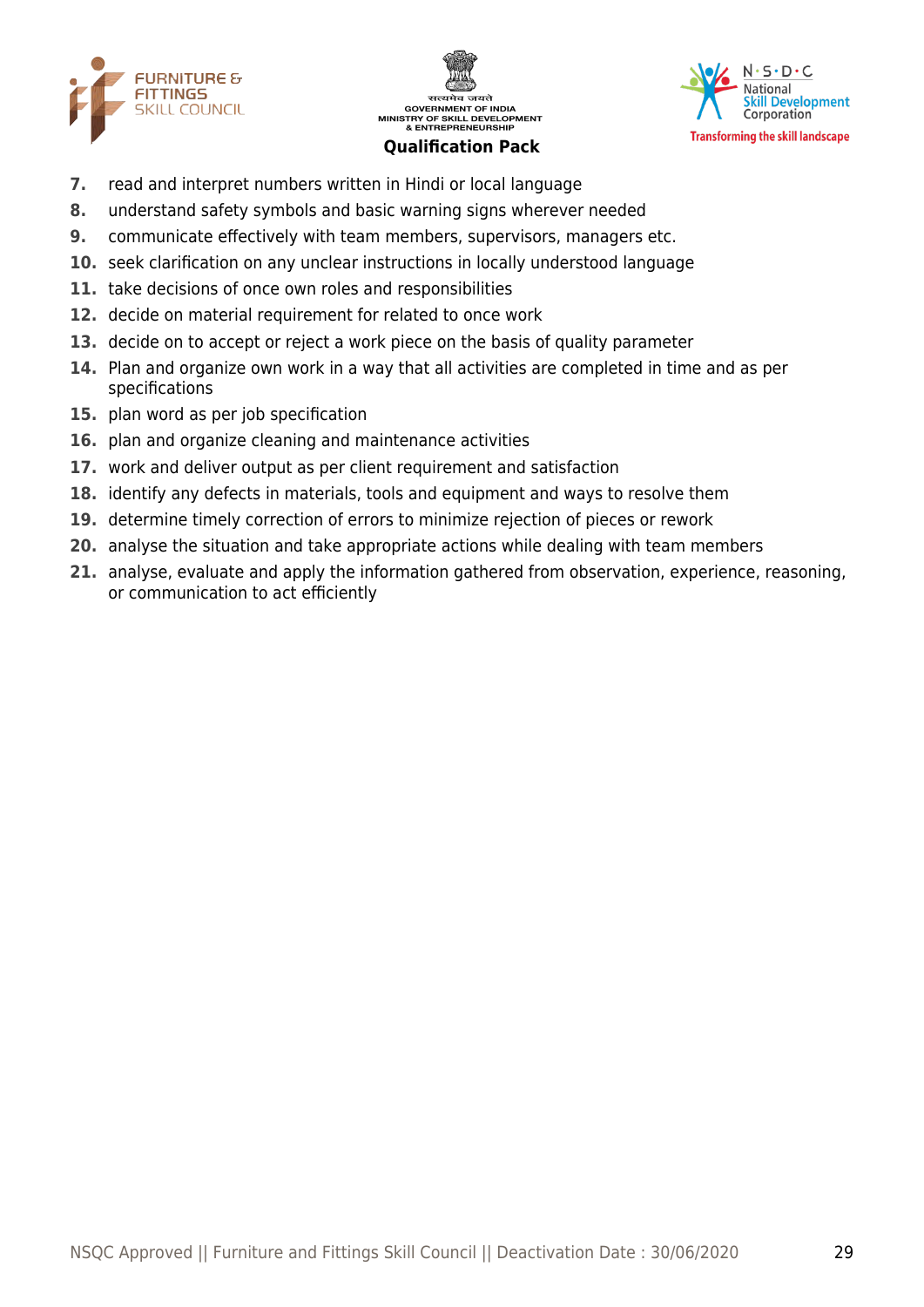

सत्यमेव जयते<br>GOVERNMENT OF INDIA<br>MINISTRY OF SKILL DEVELOPMENT<br>& ENTREPRENEURSHIP



**Qualification Pack**

## **Assessment Criteria**

| <b>Assessment Criteria for Outcomes</b>                                                                                 | <b>Theory</b><br><b>Marks</b> | <b>Practical</b><br><b>Marks</b> | <b>Project</b><br><b>Marks</b> | <b>Viva</b><br><b>Marks</b> |
|-------------------------------------------------------------------------------------------------------------------------|-------------------------------|----------------------------------|--------------------------------|-----------------------------|
| <b>Interaction with Seniors</b>                                                                                         | 18                            | 15                               |                                |                             |
| <b>PC1.</b> seek assistance from supervisor or any<br>such appropriate authority as and when required                   | 1                             | 2                                |                                |                             |
| PC2. ask questions and seek clarifications on<br>work tasks whenever requiredndling procedures                          | 1                             | $\overline{2}$                   |                                |                             |
| PC3. seek and obtain clarifications on policies<br>and procedures, from the supervisor or other<br>authorized personnel | 5                             |                                  |                                |                             |
| PC4. identify and report any possible deviations<br>to appropriate authority                                            | 1                             | $\overline{2}$                   |                                |                             |
| PC5. address the problems effectively and report<br>if required to immediate supervisor appropriately                   | $\overline{2}$                | 3                                |                                |                             |
| PC6. Receive instructions clearly from superiors<br>and respond effectively on the same                                 | 1                             | $\overline{2}$                   |                                |                             |
| PC7. follow escalation matrix in case of any<br>grievance                                                               | $\overline{4}$                | $\overline{2}$                   |                                |                             |
| PC8. accurately receive information and<br>instructions from the supervisor related to one's<br>work                    | 3                             | $\overline{2}$                   |                                |                             |
| Work effectively                                                                                                        | 12                            | 55                               |                                |                             |
| <b>PC9.</b> coordinate and cooperate with colleagues<br>to achieve work objectives                                      |                               | 5                                |                                |                             |
| PC10. display courteous behaviour at all times                                                                          |                               | 5                                |                                |                             |
| PC11. respond politely to customer queries and<br>other team members                                                    | 1                             | 4                                |                                |                             |
| PC12. follow work place dress code                                                                                      |                               | 5                                |                                |                             |
| PC13. keep work area in a tidy and organized<br>state                                                                   |                               | 5                                |                                |                             |
| PC14. adhere to time lines and quality standards                                                                        | $\overline{2}$                | 3                                |                                |                             |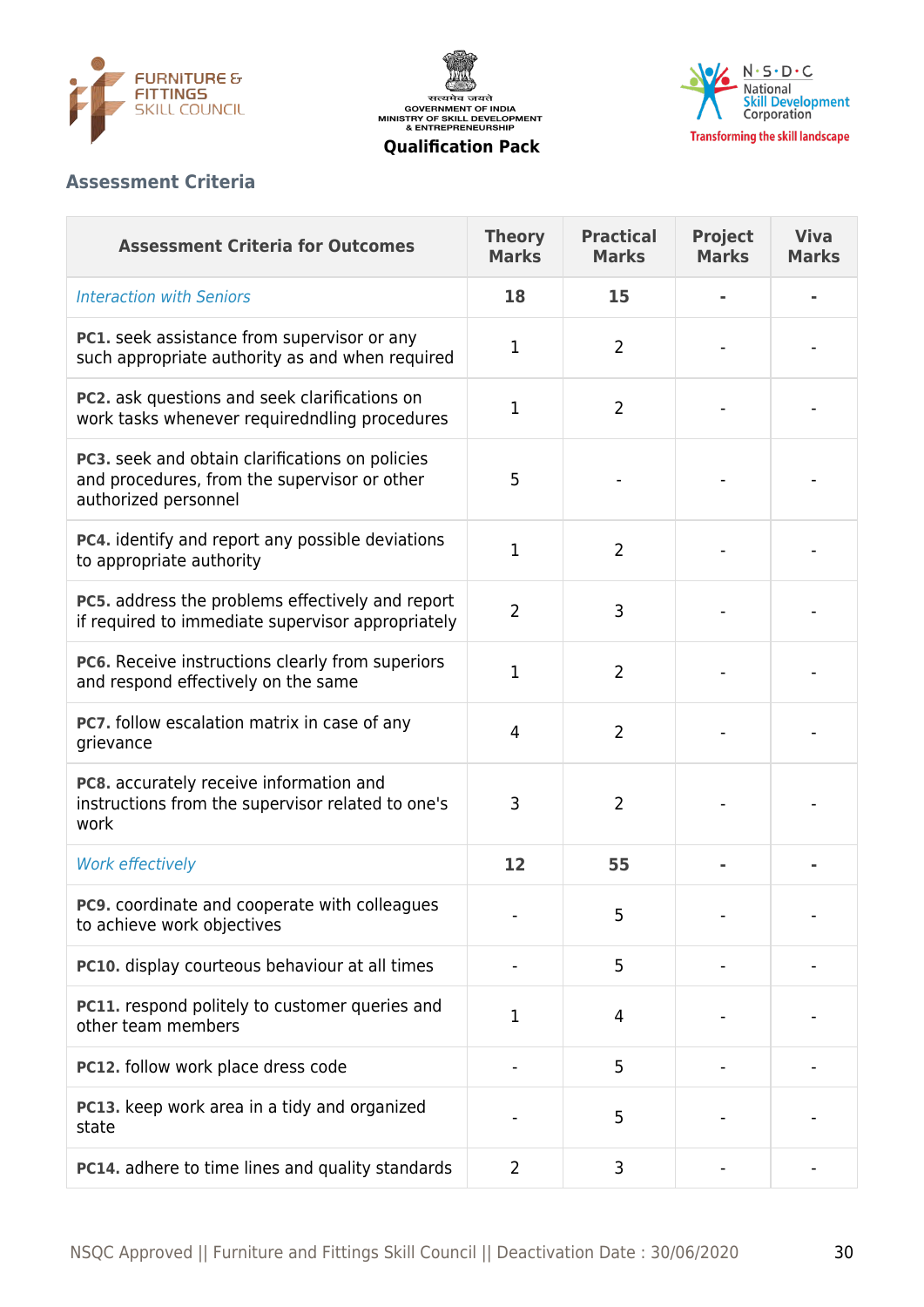





**Transforming the skill landscape** 

| <b>Assessment Criteria for Outcomes</b>                                                                                                                                                                                                         | <b>Theory</b><br><b>Marks</b> | <b>Practical</b><br><b>Marks</b> | <b>Project</b><br><b>Marks</b> | <b>Viva</b><br><b>Marks</b> |
|-------------------------------------------------------------------------------------------------------------------------------------------------------------------------------------------------------------------------------------------------|-------------------------------|----------------------------------|--------------------------------|-----------------------------|
| PC15. follow organizational policies and<br>procedures                                                                                                                                                                                          | 4                             |                                  |                                |                             |
| <b>PC16.</b> share information with team wherever and<br>whenever required to enhance quality and<br>productivity at work place                                                                                                                 | $\overline{2}$                | 3                                |                                |                             |
| PC17. work together with co-workers in a<br>synchronized manner                                                                                                                                                                                 |                               | 6                                |                                |                             |
| PC18. communicate with others clearly, at a<br>pace and in a manner that helps them to<br>understand                                                                                                                                            | 3                             | 3                                |                                |                             |
| PC19. show respect to other and their work                                                                                                                                                                                                      |                               | 5                                |                                |                             |
| PC20. display active listening skills while<br>interacting with others at work                                                                                                                                                                  |                               | 5                                |                                |                             |
| PC21. Demonstrate responsible and disciplined<br>behaviors at the workplace disciplined<br>behaviors: e.g. punctuality; completing tasks as<br>per given time and standards; not gossiping and<br>idling time; eliminating waste, honesty, etc. |                               | 6                                |                                |                             |
| <b>NOS Total</b>                                                                                                                                                                                                                                | 30                            | 70                               |                                |                             |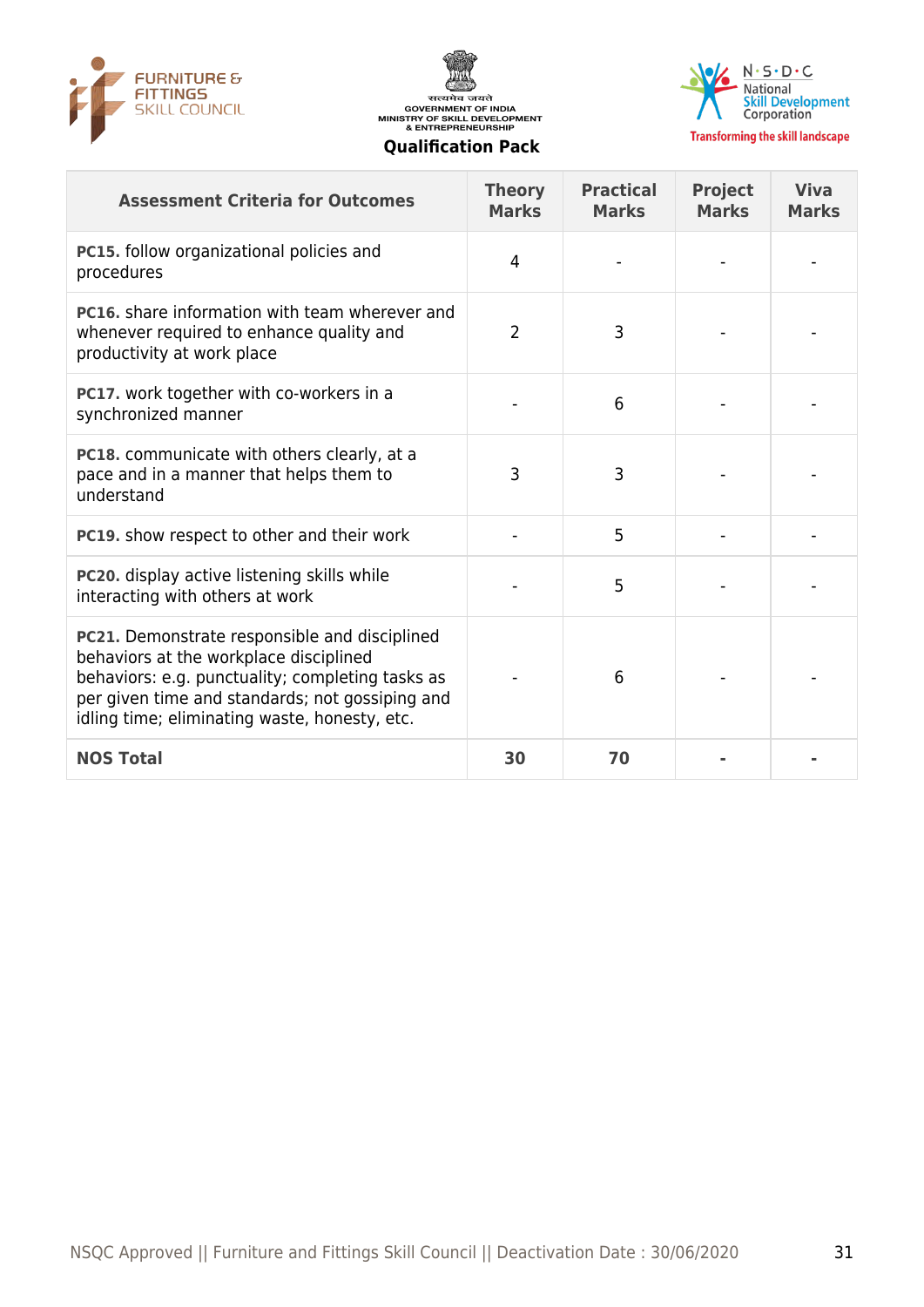





#### **National Occupational Standards (NOS) Parameters**

| <b>NOS Code</b>            | <b>FFS/N8801</b>             |
|----------------------------|------------------------------|
| <b>NOS Name</b>            | Work effectively with others |
| <b>Sector</b>              | Furniture & Fittings         |
| <b>Sub-Sector</b>          | Generic                      |
| <b>Occupation</b>          | Generic                      |
| <b>NSQF Level</b>          | 3                            |
| <b>Credits</b>             | <b>NA</b>                    |
| <b>Version</b>             | 1.0                          |
| <b>Last Reviewed Date</b>  | 17/10/2019                   |
| <b>Next Review Date</b>    | 17/10/2023                   |
| <b>NSQC Clearance Date</b> | 22/08/2019                   |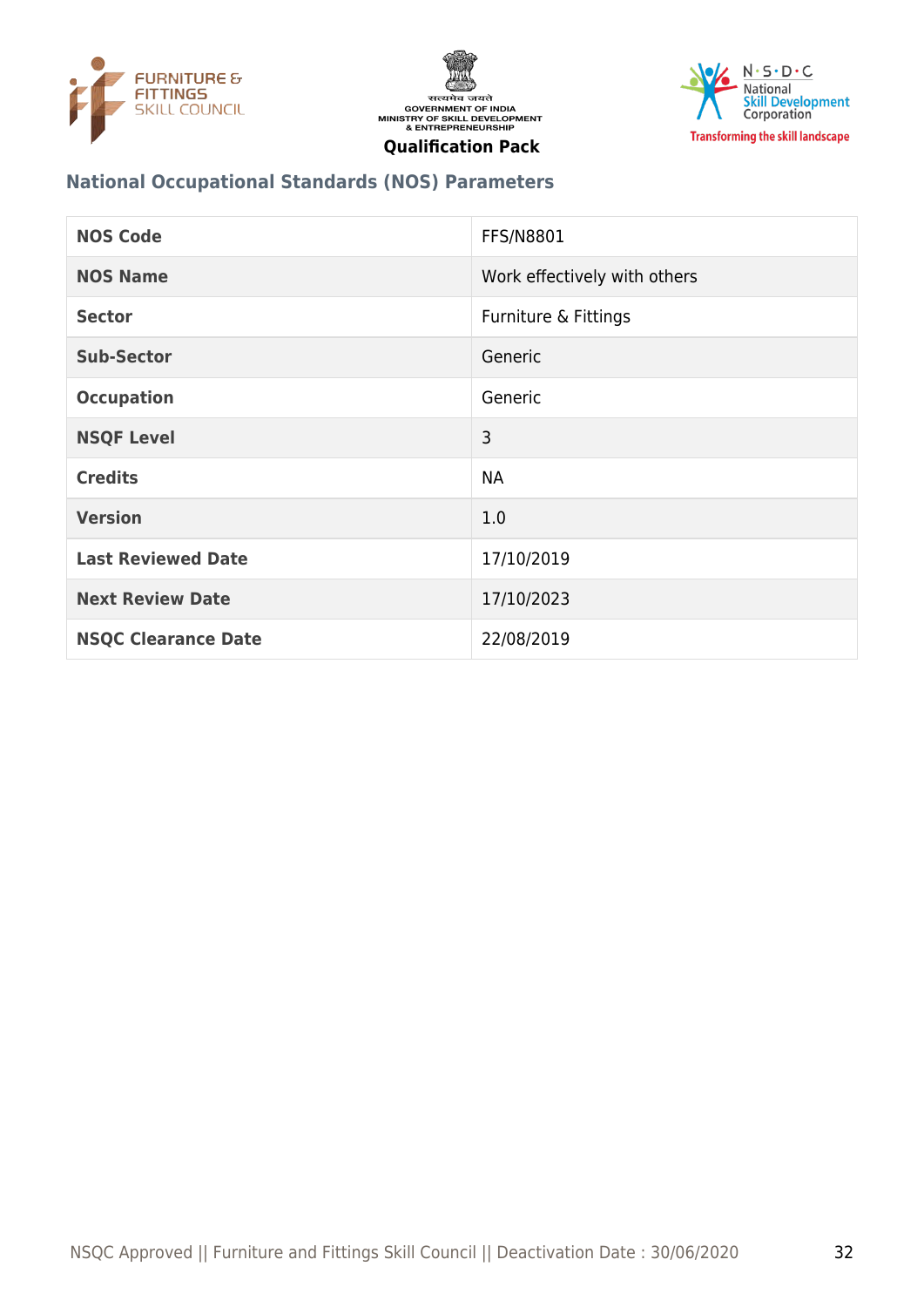





## <span id="page-32-0"></span>Assessment Guidelines and Assessment Weightage

#### **Assessment Guidelines**

1. Criteria for assessment for each Qualification Pack will be created by the Sector Skill Council. Each Element/ Performance Criteria (PC) will be assigned marks proportional to its importance in NOS. SSC will also lay down proportion of marks for Theory and Skills Practical for each Element/ PC.

2. The assessment for the theory part will be based on knowledge bank of questions created by the SSC.

3. Assessment will be conducted for all compulsory NOS, and where applicable, on the selected elective/option NOS/set of NOS.

4. Individual assessment agencies will create unique question papers for theory part for each candidate at each examination/training center (as per assessment criteria below).

5. Individual assessment agencies will create unique evaluations for skill practical for every student at each examination/ training center based on these criteria.

6. To pass the Qualification Pack assessment, every trainee should score the Recommended Pass % aggregate for the QP.

7. In case of unsuccessful completion, the trainee may seek reassessment on the Qualification Pack.

**Recommended Pass % : 50**

#### <span id="page-32-1"></span>**Assessment Weightage**

#### Compulsory NOS

| <b>National Occupational</b><br><b>Standards</b>                 | <b>Theory</b><br><b>Marks</b> | <b>Practical</b><br><b>Marks</b> | <b>Project</b><br><b>Marks</b> | <b>Viva</b><br><b>Marks</b> | <b>Total</b><br><b>Marks</b> | Weightage |
|------------------------------------------------------------------|-------------------------------|----------------------------------|--------------------------------|-----------------------------|------------------------------|-----------|
| FFS/N4106.Make moulded<br>bent component for<br>bamboo furniture | 25                            | 75                               |                                |                             | 100                          | 35        |
| FFS/N8401.Quality<br>Control                                     | 25                            | 75                               |                                |                             | 100                          | 30        |
| FFS/N8601.Ensure health<br>and safety at workplace               | 30                            | 70                               |                                |                             | 100                          | 25        |
| FFS/N8801.Work<br>effectively with others                        | 30                            | 70                               |                                |                             | 100                          | 10        |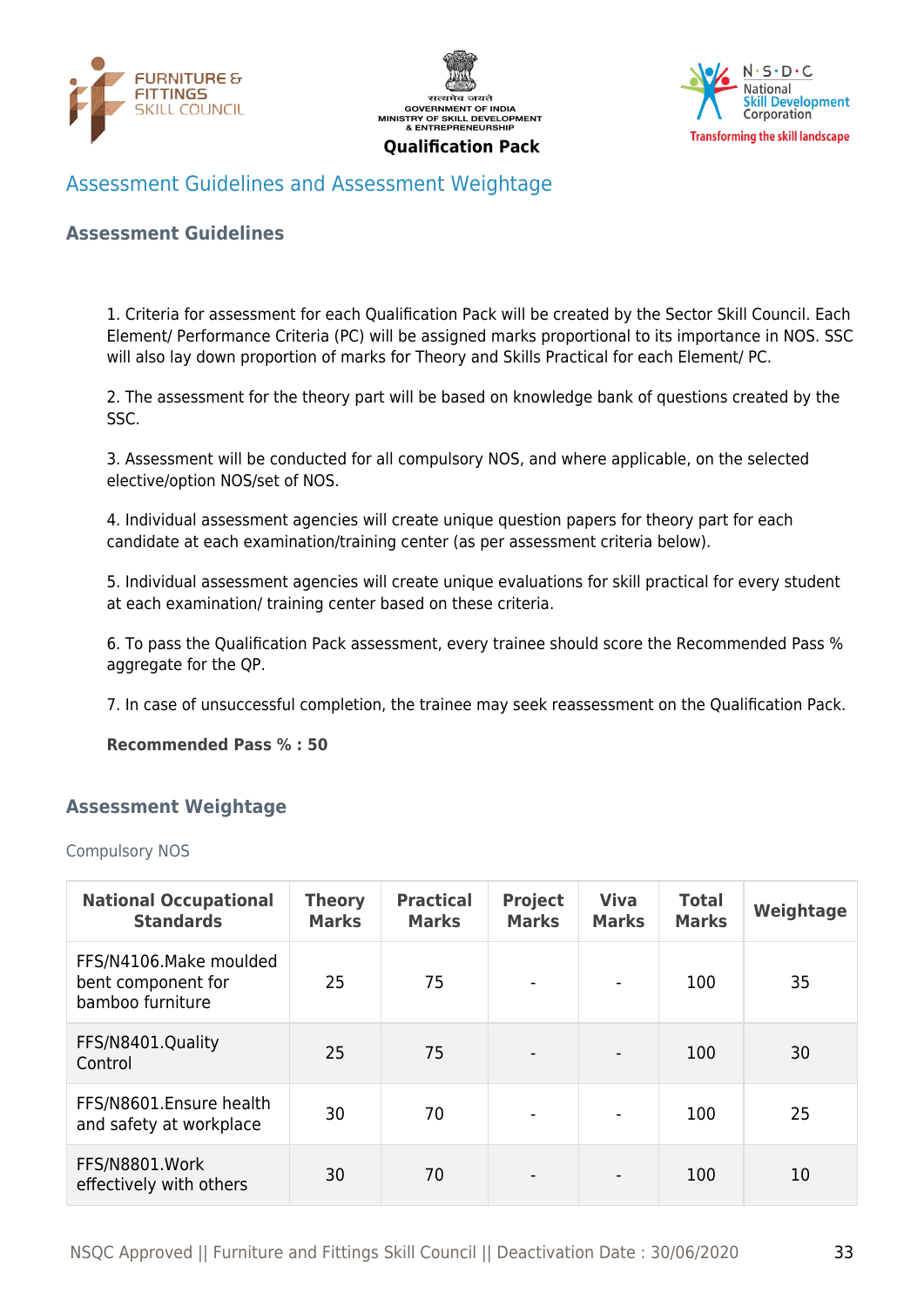





| <b>National Occupational</b> | <b>Theory</b> | <b>Practical</b> | <b>Project</b> | Viva         | <b>Total</b> | Weightage  |
|------------------------------|---------------|------------------|----------------|--------------|--------------|------------|
| <b>Standards</b>             | <b>Marks</b>  | <b>Marks</b>     | <b>Marks</b>   | <b>Marks</b> | <b>Marks</b> |            |
| <b>Total</b>                 | 110           | 290              | ٠              | ٠            | 400          | <b>100</b> |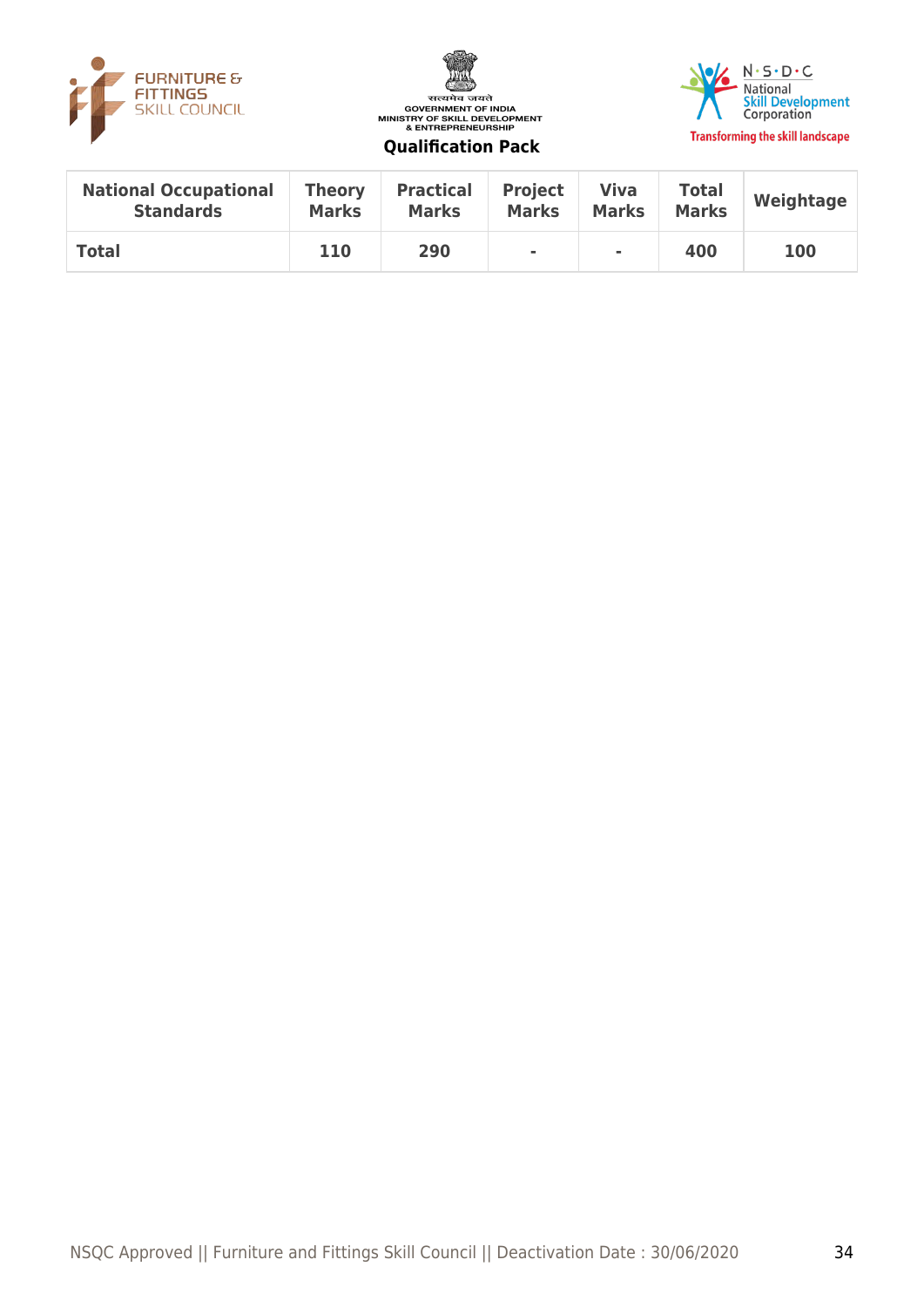





#### <span id="page-34-0"></span>**Acronyms**

| <b>NOS</b>  | National Occupational Standard(s)               |
|-------------|-------------------------------------------------|
| <b>NSQF</b> | National Skills Qualifications Framework        |
| <b>QP</b>   | <b>Qualifications Pack</b>                      |
| <b>TVET</b> | Technical and Vocational Education and Training |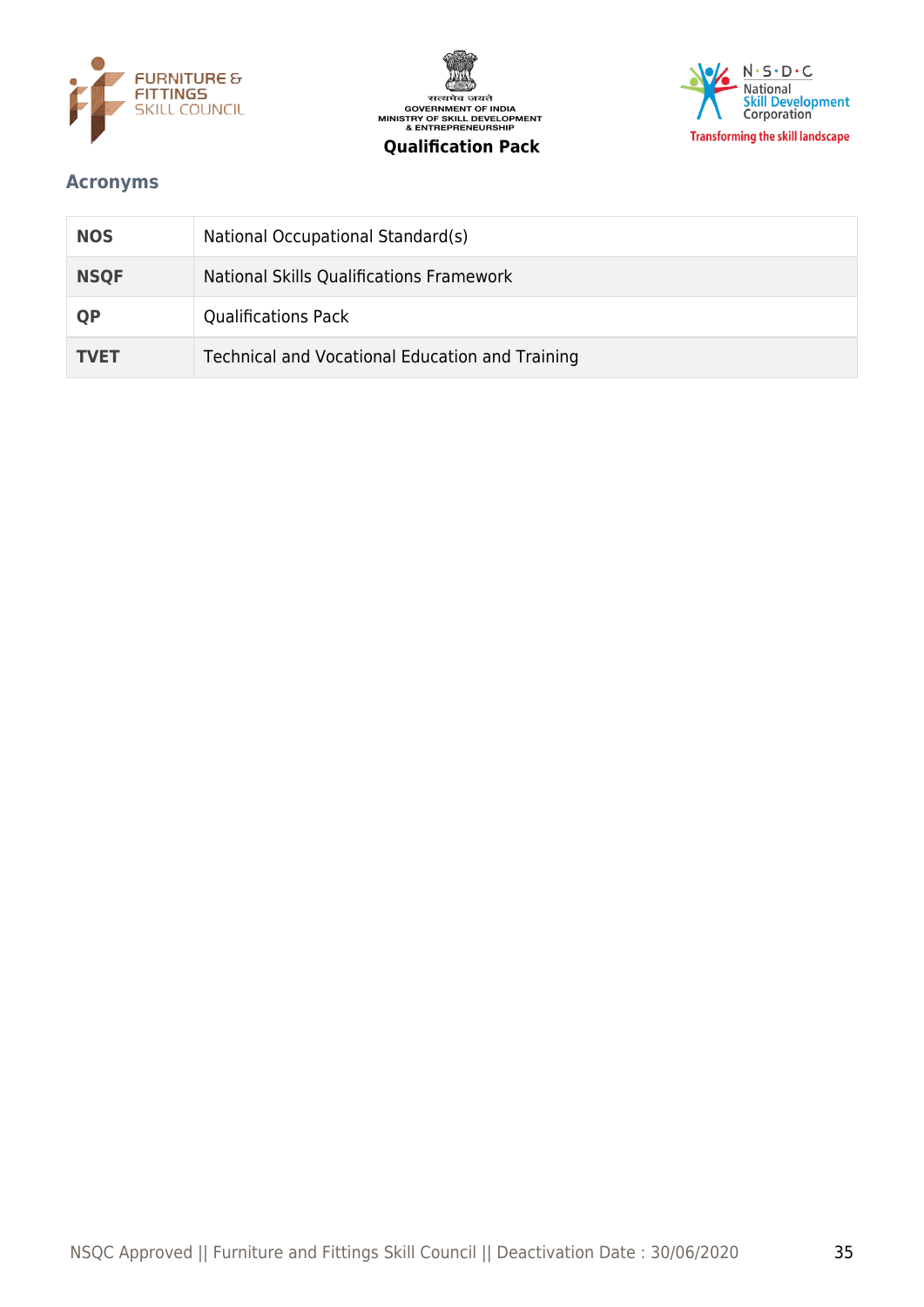





#### <span id="page-35-0"></span>**Glossary**

| <b>Sector</b>                                                    | Sector is a conglomeration of different business operations having<br>similar business and interests. It may also be defined as a distinct<br>subset of the economy whose components share similar characteristics<br>and interests.                                                                         |
|------------------------------------------------------------------|--------------------------------------------------------------------------------------------------------------------------------------------------------------------------------------------------------------------------------------------------------------------------------------------------------------|
| <b>Sub-sector</b>                                                | Sub-sector is derived from a further breakdown based on the<br>characteristics and interests of its components.                                                                                                                                                                                              |
| <b>Occupation</b>                                                | Occupation is a set of job roles, which perform similar/ related set of<br>functions in an industry.                                                                                                                                                                                                         |
| Job role                                                         | Job role defines a unique set of functions that together form a unique<br>employment opportunity in an organisation.                                                                                                                                                                                         |
| <b>Occupational</b><br><b>Standards (OS)</b>                     | OS specify the standards of performance an individual must achieve<br>when carrying out a function in the workplace, together with the<br>Knowledge and Understanding (KU) they need to meet that standard<br>consistently. Occupational Standards are applicable both in the Indian<br>and global contexts. |
| <b>Performance Criteria</b><br>(PC)                              | Performance Criteria (PC) are statements that together specify the<br>standard of performance required when carrying out a task.                                                                                                                                                                             |
| <b>National</b><br><b>Occupational</b><br><b>Standards (NOS)</b> | NOS are occupational standards which apply uniquely in the Indian<br>context.                                                                                                                                                                                                                                |
| <b>Qualifications Pack</b><br>(QP)                               | QP comprises the set of OS, together with the educational, training and<br>other criteria required to perform a job role. A QP is assigned a unique<br>qualifications pack code.                                                                                                                             |
| <b>Unit Code</b>                                                 | Unit code is a unique identifier for an Occupational Standard, which is<br>denoted by an 'N'                                                                                                                                                                                                                 |
| <b>Unit Title</b>                                                | Unit title gives a clear overall statement about what the incumbent<br>should be able to do.                                                                                                                                                                                                                 |
| <b>Description</b>                                               | Description gives a short summary of the unit content. This would be<br>helpful to anyone searching on a database to verify that this is the<br>appropriate OS they are looking for.                                                                                                                         |
| <b>Scope</b>                                                     | Scope is a set of statements specifying the range of variables that an<br>individual may have to deal with in carrying out the function which have<br>a critical impact on quality of performance required.                                                                                                  |